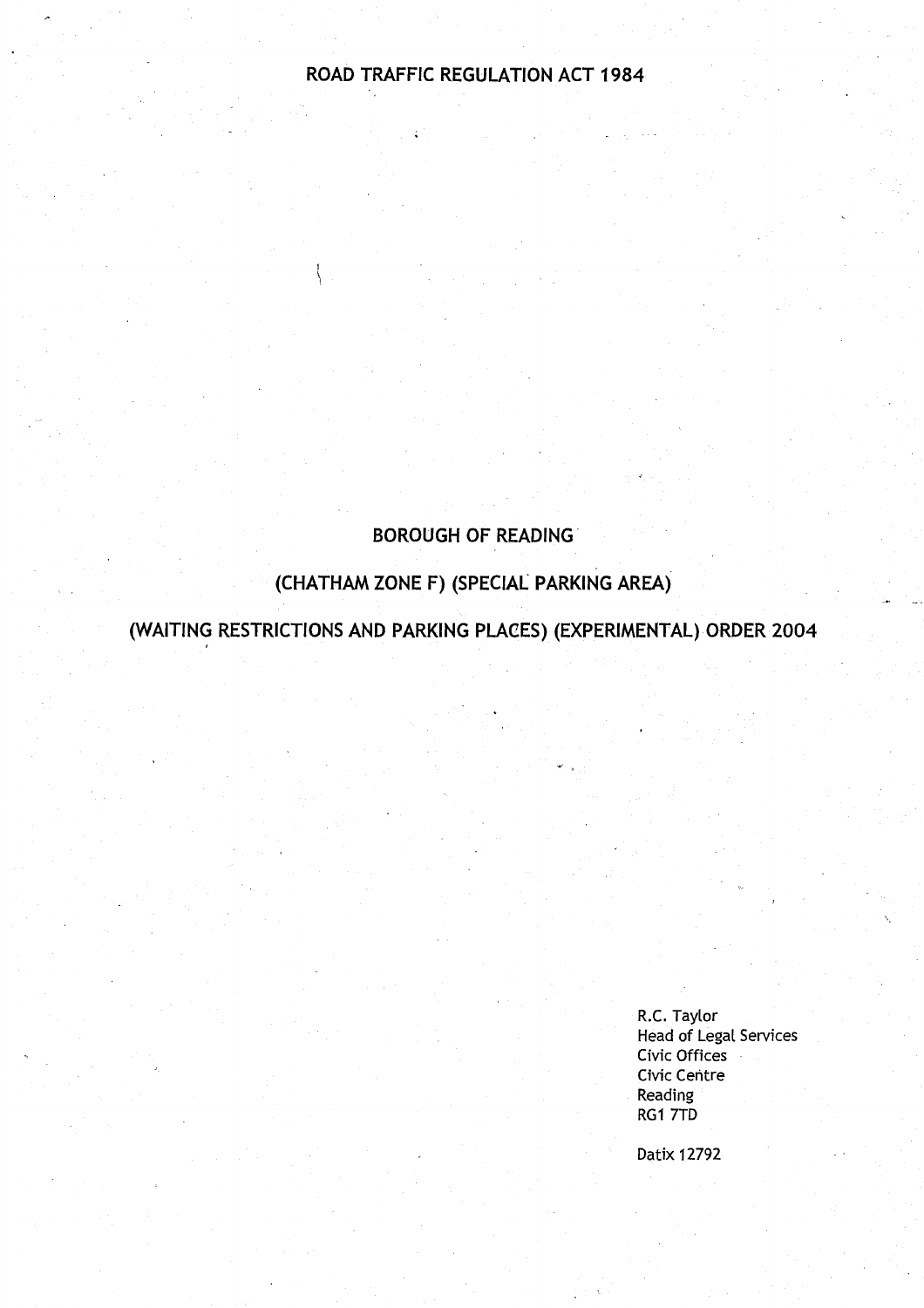#### THE BOROUGH OF READING

#### (CHATHAM ZONE F) (SPECIAL PARKING AREA)

#### (WAITING RESTRICTIONS AND PARKING PLACES) (EXPERIMENTAL) ORDER 2004

**The Reading Borough Council** (**hereinafter referred to as** the **Council"**) **in exercise of the powers conferred by Sections 9 and 10(1) of and Part IV of Schedule 9 to the Road** Traffic **Regulation Act 1984** ("**the Act of 1984"), as amended and** . **of all other powers thereunto enabling and after consultation with the Chief Officer of Police in accordance with Part III of Sched**y**le 9 to the Act of 1984 and the Road Traffic** . **Act 1991** , **hereby make the following Order :-**

#### **PART** I

#### **CITATION AND INTERPRETATION**

- <sup>1</sup> . This Order may be cited **as The Borough of Reading** (**Chatham Zone F) (Special Parking Area** ) (**Waiting Restrictions and Parking Places**) (**Experimental**) **Order 2004 and shall come into operation on the 8th March 2004 remaining in force for a period of eighteen months from this date .**
- **2.** Section 10(2) of the Act shall apply to this order and the specified officer for the purposes of Section **10(2) of the Act shall be the Head of Planning and Transport .**
- **<sup>3</sup> . In this Order**, **except where the context otherwise requires, the following expressions have the meanings hereby respectively assigned to them :**

**"ambulance** " **has the same meaning as in the Vehicle Excise and Registration** Act 1994 ;

"authorised agent" means the parking services contractor appointed by and acting on behalf of the **Council for the purposes of the supervision and enforcement of this Order;** 

**"authorised cab rank" means an area of carriageway which is comprised within and indicated by road markings** complying with **diagram 1028**.**2 in Schedule 6 to the 2002 Regulations;**

**"authorised officer" means the Head of Planning and** Transport **for the Council or any other officer to be designated by the Council ;**

**"authorised parking place** " **means any parking place on a road, authorised or designated by this** Order;

**"bus" has the same meaning as in Regulation 22 of the 2002 Regulations ;**

**"bus stand** " **means any area of carriageway** , **intended for the waiting by buses, which is comprised within** and indicated by road markings complying with diagram 1025.1 and incorporating the words "Bus Stand". **in Schedule 6 and a sign complying with diagram 975 in Schedule 5 to the 2002 Regulations ;**

**"bus . stop clearway** " **means any area of car**ri**ageway intended for the waiting by buses, which is comprised within and indicated by road markings complying with diagram 1025 .1 in Schedule 6 and a sign complying with diagram 974 in Schedule 5 to the 2002 Regulations;**

**"business permit** " **means a permit issued to a business occupying premises, the postal address** of which is **in. a road or part of a road specified in Schedule 499 and issued under the provisions** of Article 23 ;

**"business permit** holder" **means a person to whom a business permit was issued under the provisions Article 23;**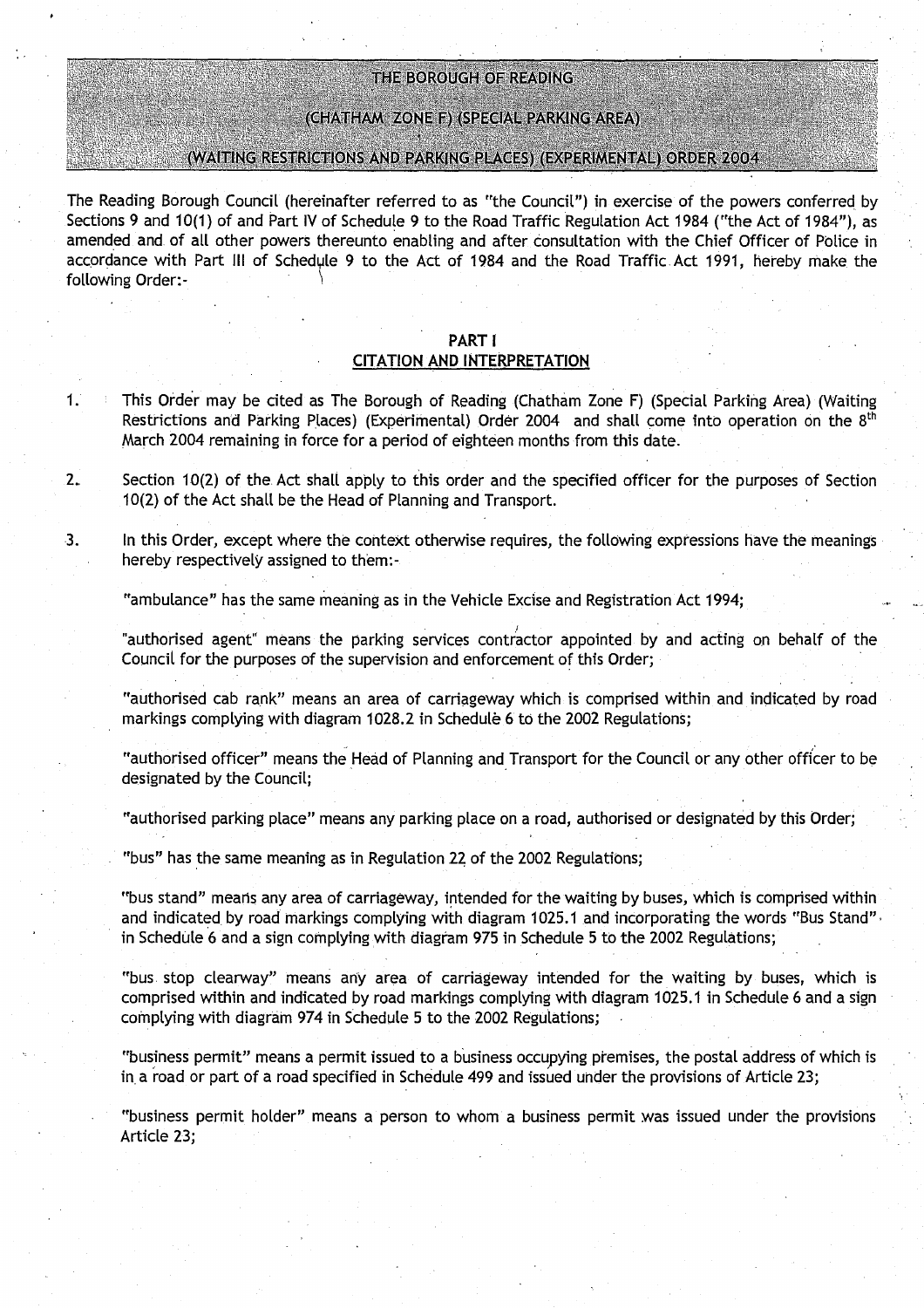"carriageway" means a way constituting or comprised in a highway being a way (other than a, cycle track) over which the public have a right of way for the passage of vehicles;

**"disabled person**'**s badge**", "**disabled person** '**s vehicle" and** "**parking disc** " **have the same meanings as in** the Local Authorities Traffic Orders (Exemption for Disabled Persons) (England) Regulations 2000;

"doctor" means a 'fully registered person' as defined in section 55 of the Medical Act 1983;

"**driver**", **in relation to a vehicle waiting in a parking place or on a road or length of road, means the** person driving the vehicle at the time it was left in that parking place or road or length of road;

" **goods** " **means goods or burden of any desc** ri**ption and includes postal packets of any desc**ri**ption;**

"delivering" and "collecting" in relation to any goods includes checking the goods for the purpose of their delivery or **collection;**

"goods vehicle" means a motor vehicle which is. constructed or adapted for use for the carriage of goods or burden of any description and which does not exceed 5 .30 metres in length or 2.25 metres in height;

"hackney carriage" means a vehicle licensed under Section 37 of the Town Police Causes Act 1847, Section 6 of the Metropolitan Carriages Act 1869, or any similar enactment;

"immobilisation device" has the same meaning as in Section 104(9) of the Road Traffic Regulation Act 1984;

**"loading" means the loading or unloading of goods to** or from a vehicle;

"motorcycle" and "invalid carriage" have the same meanings as in Section 136 of the Road Traffic Act of 1984;

"owner", in relation to a vehicle means a resident who is named in the vehicle registration document as the registered keeper of a goods or passenger vehicle or who has the use of such a vehicle in the course . of his employment and who is entitled to use such a vehicle as though he were the registered keeper thereof;

"parking attendant" means a person authorised by or on behalf of the Council to supervise any parking **area;**

"parking place" means a road or length of road which is provided for the leaving of vehicles;

passenger vehicle" means a motor vehicle (other than a motor cycle or invalid carriage) not exceeding 5.30 metres in length and 2 .25 metres in height and constructed or adapted for the carriage of **passengers and their effects;**

penalty charge" and "reduced penalty charge" means a charge set by the Council under the provisions of section 66 of the Road Traffic Act 1991 and with the approval of the Secretary of State for Transport which is to be paid to the Council within 28 days beginning with the date of the notice, or 14 days in the case of a reduced penalty charge, following the issue of a penalty charge notice;

"penalty charge notice" means a notice issued or served by a parking attendant pursuant to the provisions of section 66 of the Road Traffic Act 1991:

"permit" means a permit issued under the provisions of Articles 23, 26,27 and 28;

**"permit holder**" **means a person to whom a permit ha**s **been issued;**

"permitted hours" means the hours shown at the commencement of a Schedule;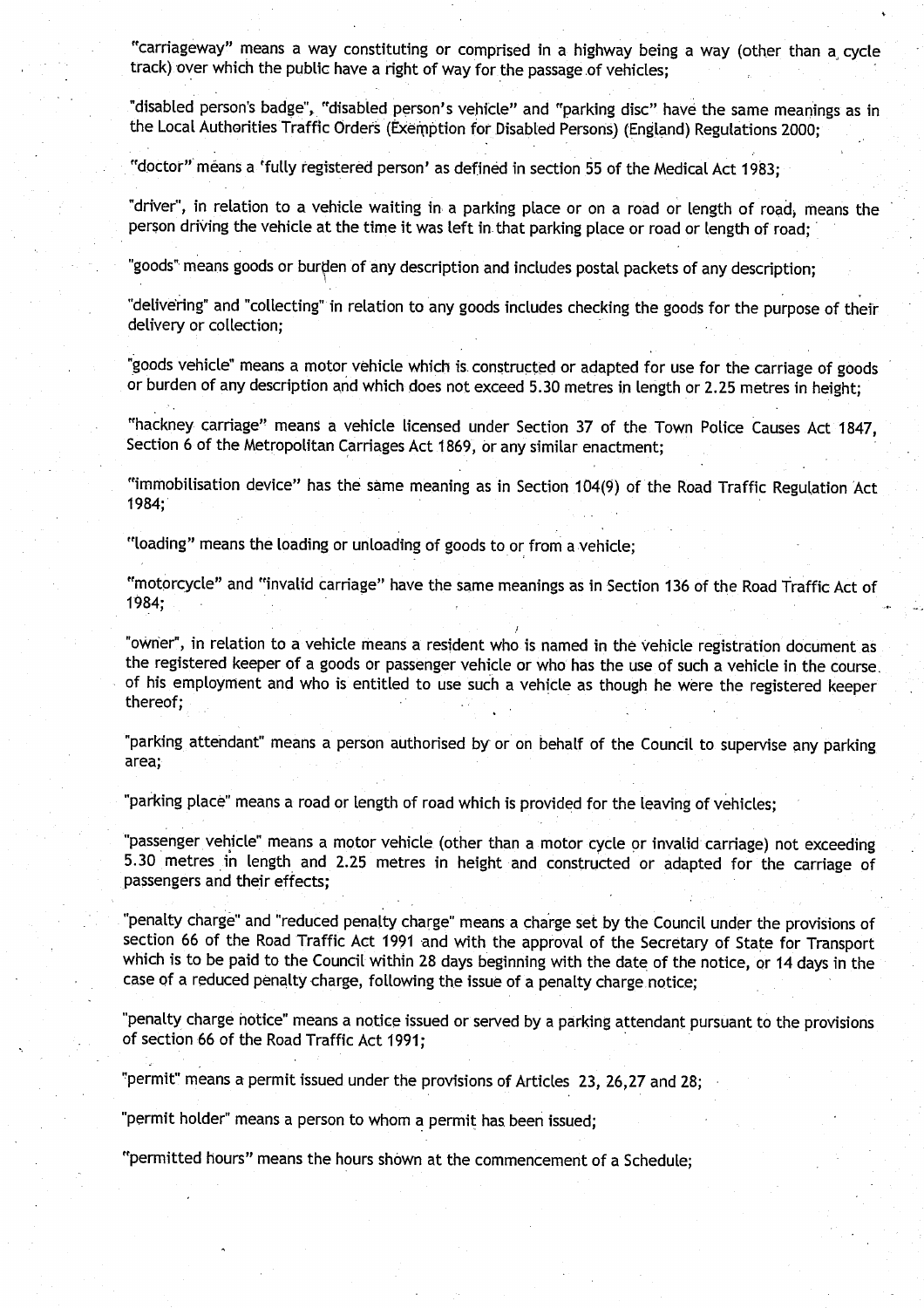**"relevant position**" **in respect of: -**

- **(a) a disabled person's badge or a parking permit, means**
	- **(i) in.the case of a. vehicle fitted with a front windscreen** , **that the badge or permit is exhibited thereon with the front facing forward on the nearside of and** immediately behind the windscreen; or
	- **(ii) the case of a vehicle not fitted with a front windscreen, that the badge or permit** is exhibited on the front or nearside of the vehicle;
- **(b) a disabled person's parking disc, means that the side showing the time is facing forward** or outward and immediately behind the windscreen or side window nearest to the kerb;

**"resident** " **means a person Whose usual place of abode is at premises the postal address of which is in a** road or part of a road specified in Schedule 499;

**"specified position** " **a vehicle left in a parking place during the permitted hours in accordance with the foregoing provisions of this Order shall cause it so to stand :-**

- **(a) in the case of the parking place in relation to which special provisions**' **as to the manner of standing of a vehicle in that place are specified in an item specified in a Schedule as to be in accordance with those provisions ;**
- **(b) in the case of any other parking place**
	- **(i) if the parking place is not in a one**-**way street**, **that the left or near**-**side of the vehicle is adjacent to the left-hand edge of the carriageway ;**
	- **(ii) that the distance between the edge of the carriageway and the nearest wheel of the vehicle is not more than 300 millimetres ;**
- **(c) so that eve**ry **part of a vehicle is within the limits of a parking place;**
- **(d) that no pa**rt **of the vehicle obstructs any vehicular means of ingress to or egress from any premises adjacent to the side of the road on which the vehicle is waiting.**

**"specified hours** " **means the hours shown at the commencement of a Schedule containing parking or unloading places;**

**"telecommunication system** " **has the same meaning as in the Telecommunications Act 1984 ;**

**"The 2002 Regulations**" **means the Traffic Signs. Regulations and General Directions 2002;**

**"traffic sign**" **means a sign of any size**, **colour and type prescribed or authorised under, or having the effect as though prescribed or authorised under Section 64 of the Act of 1984 .**

**4. The prohibitions imposed by this Order shall be in addition to and not in derogation of any restriction, prohibition or requirement imposed by any Regulations or Orders made or having effect as if made under the Act of 1984, or by or under any other enactment .**

**5.** Save where the contrary is indicated, any reference in this Order tor.

- (a) **a numbered Article or Schedule is a reference to the Article or Schedule bearing that number in this Order;**
- **(b) this Order or another Order** shalt **be construed as such a reference to this Order or, as the case may be, such other Order, as the same may have been or may from time to time be amended, varied or supplemented ;**
- **(c) a Statute or Regulation shall be construed as reference to such Statute or Regulations as the same may have been, or may from time to time be amended or re-enacted .**
- **(d) The requirements of any Article making reference to a numbered Schedule to this Order shall only have effect when a Schedule similarly numbered is appended to this Order .**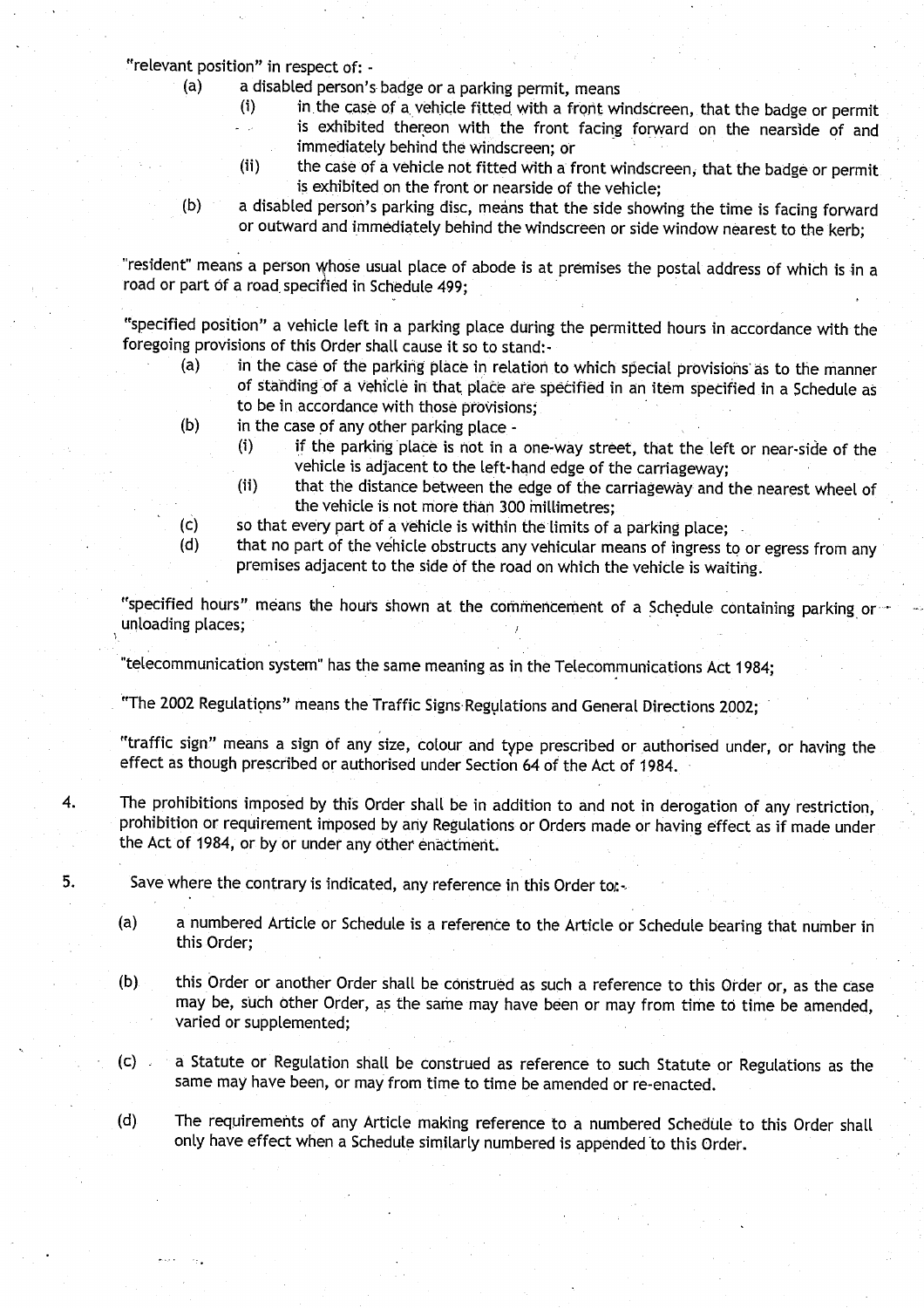#### PART II **WAITING AND LOADING OF VEHICLES**

- **<sup>6</sup> . Save as provided in Articles**. **7 and 8 no person shall, except upon the direction or with the permission of a Police Constable in uniform** , Traffic Warden **or a Parking Attendant**, **cause or permit any vehicle during each separately dated day, to :**
	- **(a) wait or load at any time on Mondays to Sundays inclusive in the lengths of roads specified in Schedule 1 ;**
	- **(b) wait at any time on** i **Mondays to Sundays inclusive or toad between 7.30'a .m . and 9 .30 a.m. and** between 4.00 p.m. and 6.00 p.m. on Mondays to Sundays inclusive in the lengths of roads **specified in Schedule 2 ,**
	- (c) wait between 7.00 a.m . and 6 .00 p.m. on Mondays to Saturdays inclusive or toad between 7 .30 **a.m. and 9 .30 a.m. and between 4** .**00 p.m**, **and 6**.**00 p.m . on Mondays to Saturdays inclusive in the lengths of roads specified in Schedule 3;**
	- **(d) wait at any time on Mondays to Sundays inclusive in the lengths of roads specified in Schedule 4 ;**
	- **(e) wait between 8.00 a .m . and 6.30 pm. on Mondays to Fridays inclusive in the lengths of roads specified in Schedule 5 for a longer period than 2 hours or**, **if a period of less than 2 hours has** elapsed since the previous period of waiting by the same vehicle in the same length of road;
	- **(f) wait between 8.00 a.m**. **and 6**.**30 p.m. on Mondays . to Fridays inclusive in the lengths of roads specified in Schedule 6 for a longer** period than **1 hour or, if a period of less than 1 hour has** elapsed since the previous period of waiting by the same vehicle in the same length of road;
	- (g) wait at any time on Mondays to Sundays inclusive in the lengths of roads specified in Schedule 9, except for Police Vehicles;
	- (h) wait at any time on Mondays to Sundays inclusive in the lengths of roads specified in Schedule 12, except for Motor Cycles;
	- (i) wait **between 7.00 a.m . .and 6.00 p**. **m. on Mondays to Saturdays inclusive in the lengths of roads** specified in Schedule 13;
	- (j) wait at any time on Mondays to Sundays inclusive or load between 8.15 a.m . and 9.15 a.m . and **between 4**. **00 p.m**. **and 6**. **15 p.m. on Mondays to Sundays inclusive in' the lengths of roads** specified in Schedule 14;
	- **(k) wait between 8.00 a.m. and 6.30 p**.**m. on Mondays to Fridays inclusive in the lengths of roads specified in Schedule 15 for a longer pe**ri**od than 30 minutes or, if a period of less than 1 hour** has elapsed since the previous period of waiting by the same vehicle in the same length of road;
	- **(t) wait at any time on Mondays to Sundays inclusive or load between 7.00 a.m. and 6 .00 p.m. on Mondays to Saturdays inclusive in the lengths of roads specified in Schedule 16 ;**
	- **(m) wait at any time on Mondays to Saturdays inclusive or load between 8 .15 a .m . and 9 .15 a .m. and between 4.00 p.m . and 6,15 p.m. on Mondays to Saturdays inclusive in the lengths of roads** specified in Schedule 17;
	- (n) wait between 8.00 a.m. and 6.30 p.m. on Mondays to Fridays inclusive in the lengths of roads **specified in Schedule 18;**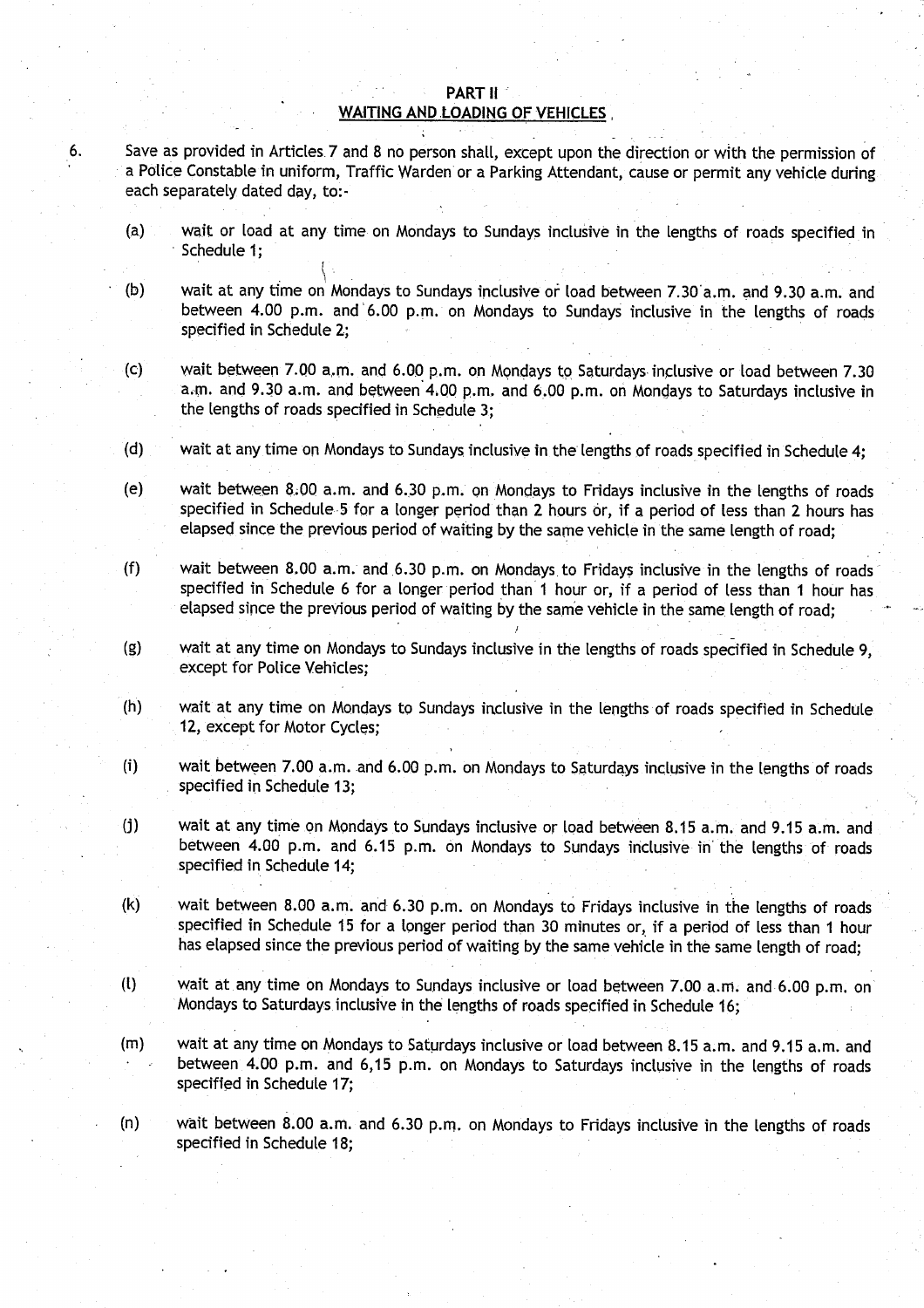- (o) wait between 8.00 a.m. and 8 .00 p.m . on Mondays to Saturdays inclusive in the lengths of streets specified in Schedule 20, for a longer period than 2 hours or, if a period of less than 2 hours has elapsed since the previous period of waiting. by the same vehicle in the same length of road, except for vehicles displaying a valid permit;
- (p) wait between 8.00 a.m . and 6.30 p.m. on Mondays to Fridays inclusive in the lengths of roads specified in Schedule 21, except for Ambulances;
- (q) wait between 8.00 a .m . and 6.30 p.m . on Mondays to Saturdays inclusive in the lengths of roads specified in Schedule 23;
- $(r)$  wait between 8.00 a.m. and 6.30 p.m. on Mondays to Saturdays inclusive in the lengths of roads specified in Schedule 24 for a longer period than 30 minutes or, if a period of less than 30 minutes has elapsed since the previous period of waiting by the same vehicle in the same length of road;
- (s) wait between 8.00 a.m. and 6.30 p.m. on Mondays to Saturdays inclusive in the lengths of roads specified in Schedule 25 for a longer period than 2 hours or, if a period of less than 2 hours has elapsed since the previous period of waiting by the same vehicle in the same length of road;
- (t) wait between 8.00 a.m. and 6.30 p.m. on Mondays to Saturdays inclusive in the lengths of roads specified in Schedule 26 for a longer period than 30 minutes or, if a period of less than 1 hour has elapsed since the previous period of waiting by the same vehicle in the same length of road, except for vehicles displaying a valid parking permit;
- (u) wait between 8.00 a.m. and 6.30 p.m. on Mondays to Saturdays inclusive in the lengths of roads specified in Schedule 27 for a longer period than 30 minutes or, if a period of less than 1 hour has elapsed since the previous period of waiting by the same vehicle in the same length of road;
- (v) wait at any time on Mondays to Sundays inclusive or load between 8.15 a .m. and 9 .15 a .m . and between 4.00 p.m. and 6.15 p.m. on Mondays to Saturdays inclusive in the lengths of roads specified in Schedule 28;
- (w) wait at any time on Mondays to Sundays inclusive or load between 8.15 a.m. and 9.15 a.m. and between 4.00 p.m. and 6.00 p.m. on Mondays to Sundays inclusive in the lengths of roads specified in Schedule 29;
- (x) wait at any time on Mondays to Saturdays inclusive in the lengths of roads specified in Schedule **31-**
- **(Y)** wait between 8 .00 a.m. and 6.30 p.m. on Mondays to Saturdays inclusive in the lengths of roads specified in Schedule 32 for a longer period than 10 minutes or, if a period of less than 10 minutes has elapsed since the previous period of waiting by the same vehicle in the same length of road;
- (z) wait at any time on Mondays to Sundays inclusive or load between 8 .00 a.m . and 9.30 a .m . and between 2.30 p.m. and 6.30 p.m. on Mondays to Sundays inclusive in the lengths of roads specified in Schedule 33;
- (aa) wait between 8.00 a.m . and 6.30 p.m. on Mondays to Saturdays inclusive or load between 8 .00 a.m. and 9.30 a.m. and between 2.30 p.m. and 6.30 p.m. on Mondays to Saturdays inclusive in the lengths of roads specified in Schedule 34;
- (bb) wait at any time on Mondays to Sundays inclusive or load between 8 .15 a .m . and 9.15 a.m. and between 4.15 p.m. and 6.15 p.m. on Mondays to Sundays inclusive in the lengths of roads specified in Schedule 35;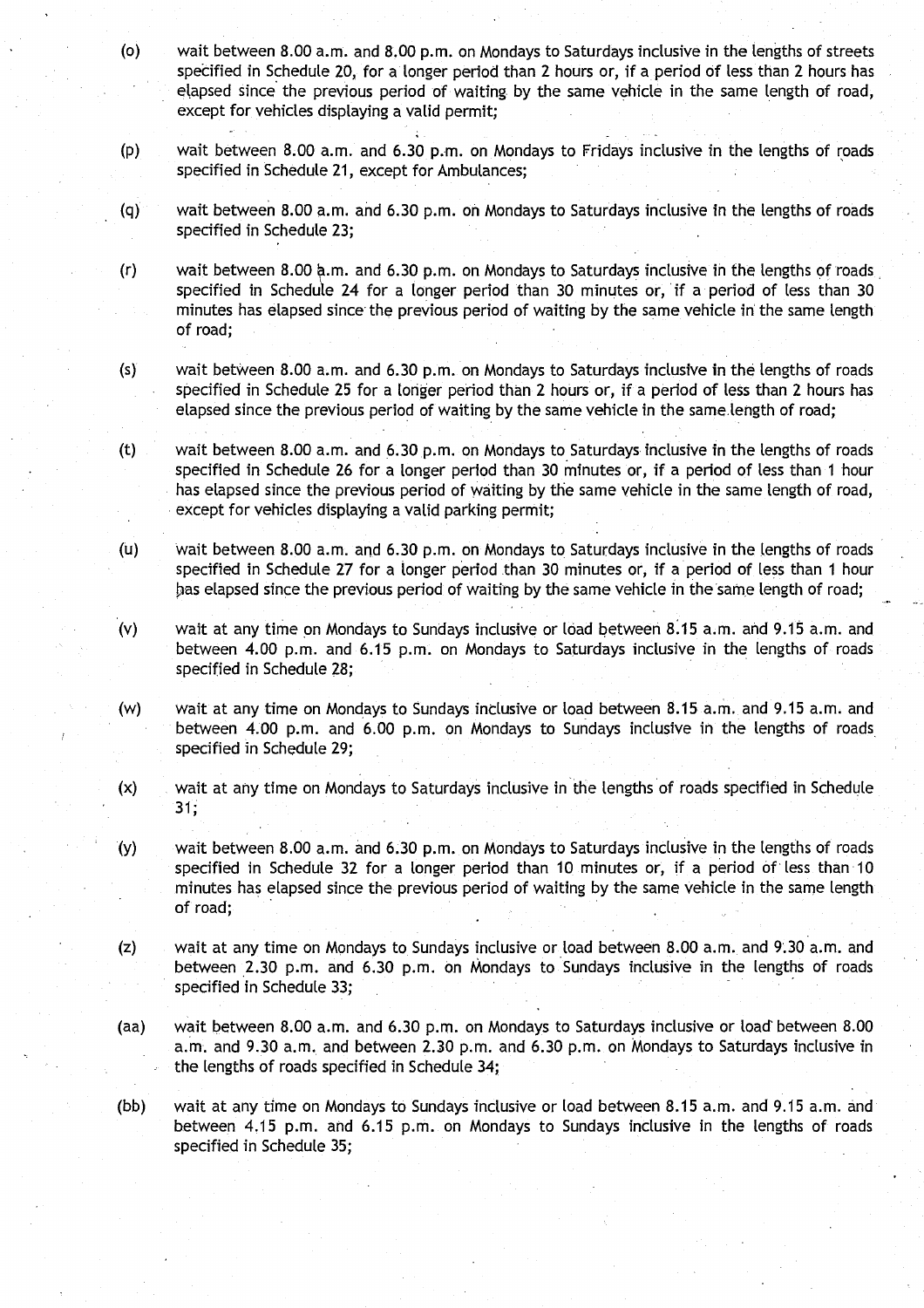- (cc) Wait at any time on Mondays to Sundays inclusive or load between 7 .30 a .m. and 9.30 a.m. and between 4.00 p.m. and 6.00 p.m. on Mondays to Sundays inclusive in the lengths of roads specified in Schedule 36;
- (dd) wait between 7 .00 a.m. and 3.00 p.m. on Mondays to Fridays inclusive in the lengths of roads specified in Schedule 37;
- (ee) wait between 6.00 p.m. and 10.00 p.m . on Tuesdays and Wednesdays and between 1 .00 **P.M .** and 6.00 p.m. on Saturdays in the lengths of roads specified in Schedule 38;
- (ff) wait between 8.00  $a.m.$  and 6.30 p.m. on Mondays to Saturdays inclusive in the lengths of roads specified in Schedule 40 for a longer period than 1 hour or, if a period of less than 2 hours has elapsed since the previous period of waiting by the same vehicle in the same length of road;
- (gg) wait at any time on Mondays to Sundays inclusive or load between 8 .15 a.m. and 9.15 a.m. and between 4.00 p.m. and 6.15 p.m. on Mondays to Fridays inclusive and between 8.15 a.m. and <sup>6</sup> .15 p.m. on Saturdays in the lengths of roads specified in Schedule 41 ;
- (hh) load between 8.15 a.m. and 9.15 a.m. and between 4.00 p.m. and 6.00 p.m. on Mondays to Sundays inclusive in the lengths of roads specified in Schedule 42;
- (ii) wait at any time on Mondays to Sundays or load between 8 .15 a.m. and 9 .15 a.m. and between 3.30 p.m. and 6.15 p.m. on Mondays to Sundays inclusive in the lengths of roads specified in Schedule 43;
- (jj) wait or load between 8 .15 a.m. and 8 .00 p.m . on Mondays to Saturdays inclusive in the lengths of roads specified in Schedule 44;
- (kk) wait at any time on Mondays to Sundays inclusive or load between 8.15 a.m. and 1.00 p.m. and between 4.00 p.m. and 6 .15 p.m. on Mondays to Sundays inclusive in the lengths of roads specified in Schedule 46;
- (ll) . wait at any time on. Mondays to Sundays inclusive or load between 8 .15 a.m . and 9.15 a .m. and between 1.00 p.m. and 6.15 p.m. on Mondays to Sundays inclusive in the lengths of roads specified in Schedule 47;
- (mm) wait at anytime on Mondays to Sundays inclusive or load between 8 .15 a.m. and 9.15 a.m. and between 4.15 p.m. and 6.15 p.m. on Mondays to Saturdays inclusive in the lengths of roads specified in Schedule 48;
- (nn) wait between 9.00 a.m. and 5.30 p.m. on Mondays to Fridays inclusive in the lengths of roads specified in Schedule 49 for a longer period than 2 hours or, if a period of less than 2 hours has elapsed since the previous period of waiting by the same vehicle in the same length of road except for valid Resident Permit Holders.
- (00) wait between 8.00 a.m and 6.30 p.m. on Mondays to Saturdays inclusive in the lengths of roads specified in Schedule 50 for a longer period than **<sup>I</sup>** hour or, if a period of less than 1 hour has . elapsed since the previous period of waiting by the same vehicle in the same length of road;
- (pp) wait at any time on Mondays to Sundays inclusive or load at any time on Mondays to Saturdays inclusive in the lengths of roads specified in Schedule 51;
- (qq) wait or load at any time on a Sunday in the lengths of roads specified in Schedule 52 ;
- (rr) wait or load at any time on Mondays to Saturdays inclusive in the lengths of roads specified in Schedule 53;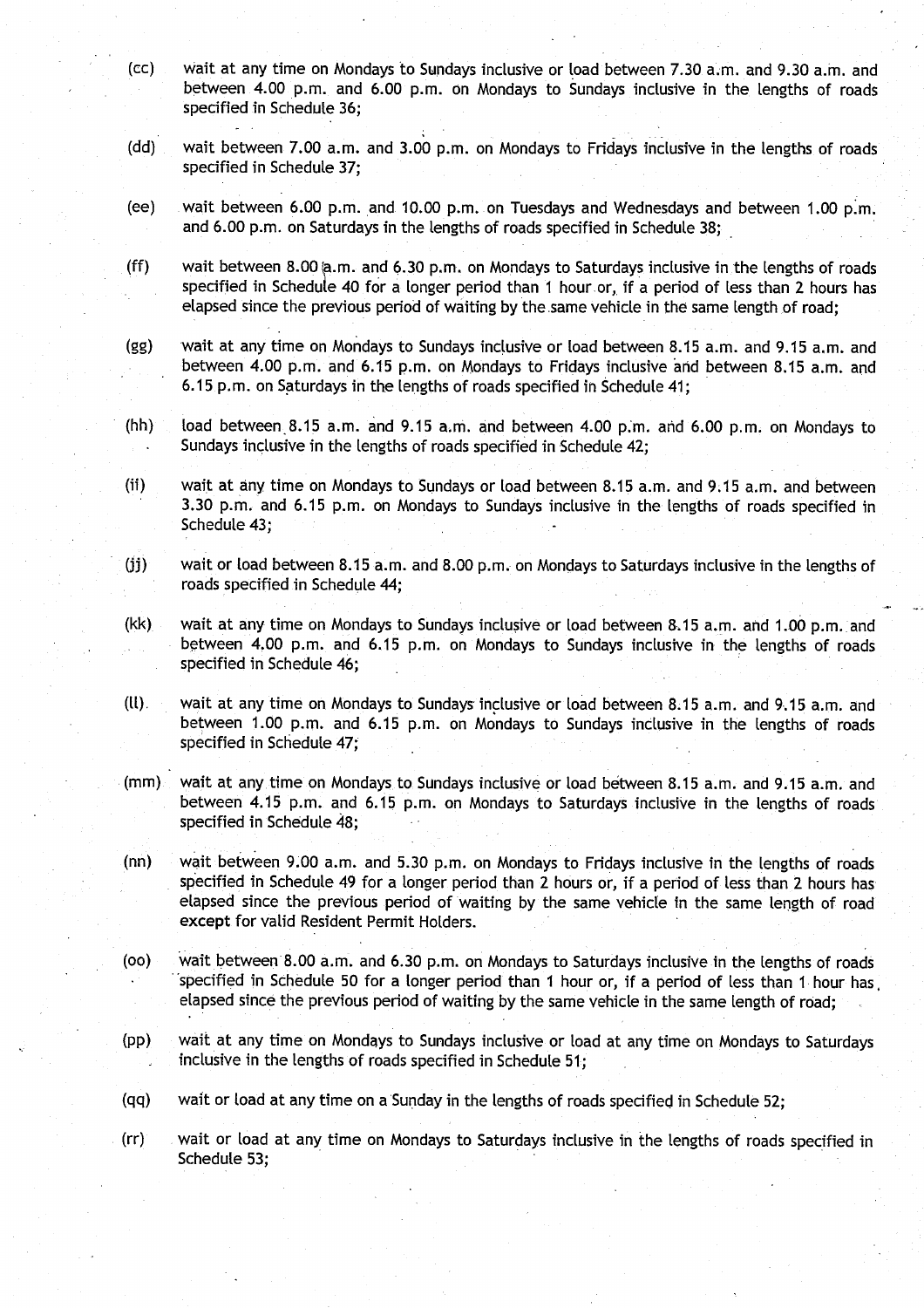- (ss) wait between 8.00 a.m. and 11 .30 a.m. on Mondays to Saturdays and wait for a longer period than 30 minutes or, if a period of less than 30 minutes has elapsed since the previous period of waiting by the same vehicle in the same length of road between 11.30 a.m. and 6.30 p.m. on Mondays to Saturdays inclusive, in the lengths of roads specified in Schedule 54;
- (tt) wait at any time on Mondays to Sundays inclusive or load between 8 .00 a.m . and 6 .30 p .m. on Mondays to Saturdays inclusive in the lengths of roads specified in Schedule 57;
- (uu) wait between 8 .00 a.m . and 6.30 p.m . on Mondays to Saturdays inclusive on odd dates in the lengths of roads specified in Schedule 58;
- (vv) wait between 8.00 a.m. and 6.30 p.m. on Mondays to Saturdays inclusive on even dates in the lengths of roads specified in Schedule 59;

(ww) wait between 8 .00 a .m . and 6 .30 p .m . on Mondays to Saturdays inclusive in the lengths of roads specified in Schedule 60 for a longer period than 10 minutes or, if a period of less than 20 minutes has elapsed since the previous period of waiting by the same vehicle in the same length of road;

(xx) wait between 8.00 a.m . and 6.30 p.m. on Mondays to Saturdays inclusive in the lengths of roads specified in Schedule 61 for a longer period than 2 hours or, if a period of less than 2 hours has elapsed since the previous period of waiting by the same vehicle in the same length of road except for vehicles displaying a valid parking permit;

(yy) wait at any time on Mondays to Sundays inclusive or load between 7.15 a.m. and 9.45 a.m. and between 4.00 p.m. and 6.15 p.m. on Mondays to Sundays inclusive in the lengths of roads specified in Schedule 62;

(zz) wait between 8.00 a .m . and 6 .30 p .m . on Mondays to Saturdays inclusive or load between 8 .00 a.m. and 9.45 a.m. and between 4.00 p.m. and 6.15 p.m. on Mondays to Saturdays inclusive in the lengths of roads specified in Schedule 63;

7. Nothing in Article 6 shall apply to any vehicle waiting in the lengths of roads referred to therein for so long as it may be necessary to enable:-

- (a)  $\rightarrow$  a person to board or alight from the vehicle;
- (b) the vehicle, if it cannot conveniently be used for such purpose in any other road, to be used in connection with any of the following operations, namely:-
	- (i) building, industrial or demolition operations;
	- $(ii)$  the removal of any obstruction to traffic;
	- (iii) the maintenance, improvement or reconstruction of the said lengths of roads;
	- (iv) the laying, erection, alteration or repair in or in land adjacent to the said lengths of roads of any sewer or of any main, pipe or apparatus 'for the supply of gas, water or electricity or of any telecommunications system;
	- (v) the service of a Local Authority or a Water Authority in pursuance of statutory powers or duties;

(c) the vehicle to be used for the purpose of delivering or collecting postal packages as defined in Section 87 of the Post Office Act 1953;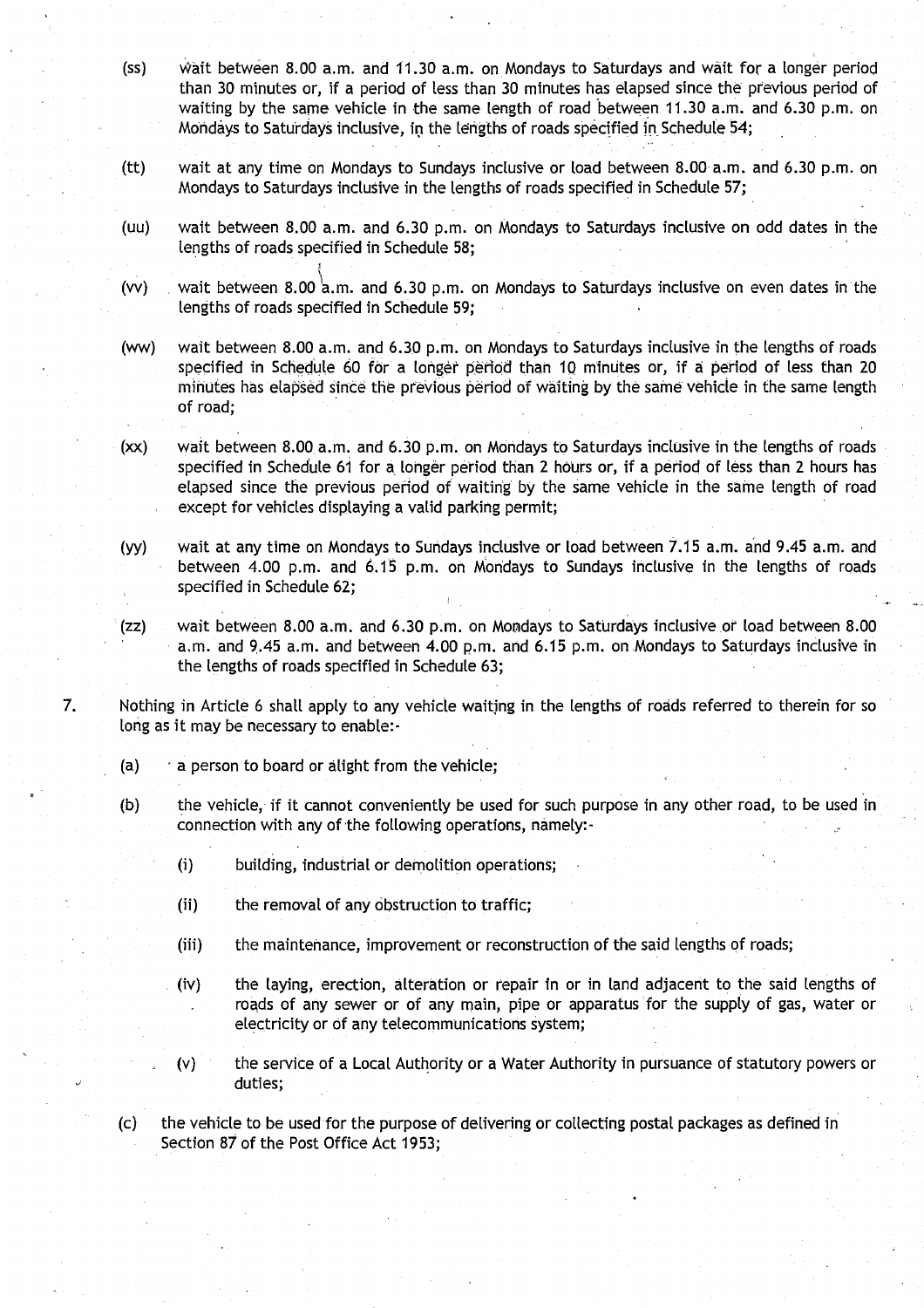- **(d) the vehicle to take in petrol**, **oil, water or air from any garage situated on or adjacent to the said lengths of roads;**
- **(e) the vehicle to wait at or near to any premises**. **situated on or adjacent to the said lengths of roads** for so long as such waiting by that vehicle is reasonably necessary in connection with any wedding **or funeral;**
- (**f) the vehicle being used for fire brigade** , **ambulance or police purposes.**
- **8. (1) Nothing in A**rt**icle 6 stall apply :-**
	- **(a) to any vehicle waiting for so long as may be necessa**ry **for the purpose of enabling goods to be** loaded on or unloaded from the vehicle;
	- **(b) to a Disabled Person**'**s Vehicle**., **displaying a Disabled Person's**. **Badge in the relevant position, for a period not exceeding 3 hours** (**not being a period separated by an**, **interval of less than I** hour from a previous period of waiting by the same vehicle in the same length of road on the **same day**), **provided that the Disabled Person's Vehicle also displays in the relevant position, a Parking Disc** (**on which the driver or other person in charge of the vehicle has marked the time at which the period of waiting began** ) **excepting those lengths of roads specified in the Schedules referred to'in paragraph. (c) of this Article ;**
	- **(c)** to **a Disabled Person's Vehicle, displaying a Disabled Person** '**s** badge **in the relevant position, waiting on the lengths of roads specified in Schedules 5, 6, 15, 20, 24, 25, 26, 27, 32, 40, 49, 50, 58**, **59 60 and 61 during the specified limited waiting hours;**

**provided that such exemptions do not apply during the hours when loading restrictions are imposed by that Article .**

- **(2) Nothing in Article 6 shall apply to any vehicle:-**
	- **(a) waiting upon an authorised parking place ; or**
	- **(b) being a Hackney Carriage, waiting upon an authorised cab rank ; or'**
	- **(c) waiting for so long as may be. necessa**ry **to enable the vehicle to be used in the provision of a local service within the meaning of the Transport Act 1985 .**

**9. No person shall, except upon the direction or with the permission of a Police Constable in uniform, Traffic Warden or a Parking Attendant** , **cause or permit any vehicle other than :-**

- **(a) a goods vehicle to wait for the purpose of loading in a loading bay specified in Schedule 7 between 7.00 a.m . and 6.00 p.m**. **on Mondays to Saturdays inclusive ;**
- **(b) a disabled person's vehicle** , **displaying a Disabled Person's Badge in the relevant position, to wait in a disabled parking place specified in Schedule 8 at any time** , **for a period not exceeding 4** hours (not being a period separated by an interval of less than 2 hour from a previous period of **waiting by the same vehicle in the same length of road on the same day), provided that the Disabled Person** '**s Vehicle also displays in the relevant position, a Parking Disc (on which the driver or other person in charge of the vehicle has marked the time at which the period of waiting began);**

**(c) a Hackney Car** ri**age to stop or wait, at any time on Mondays to Sundays inclusive** , **in the lengths of roads specified in Schedule 10 ;**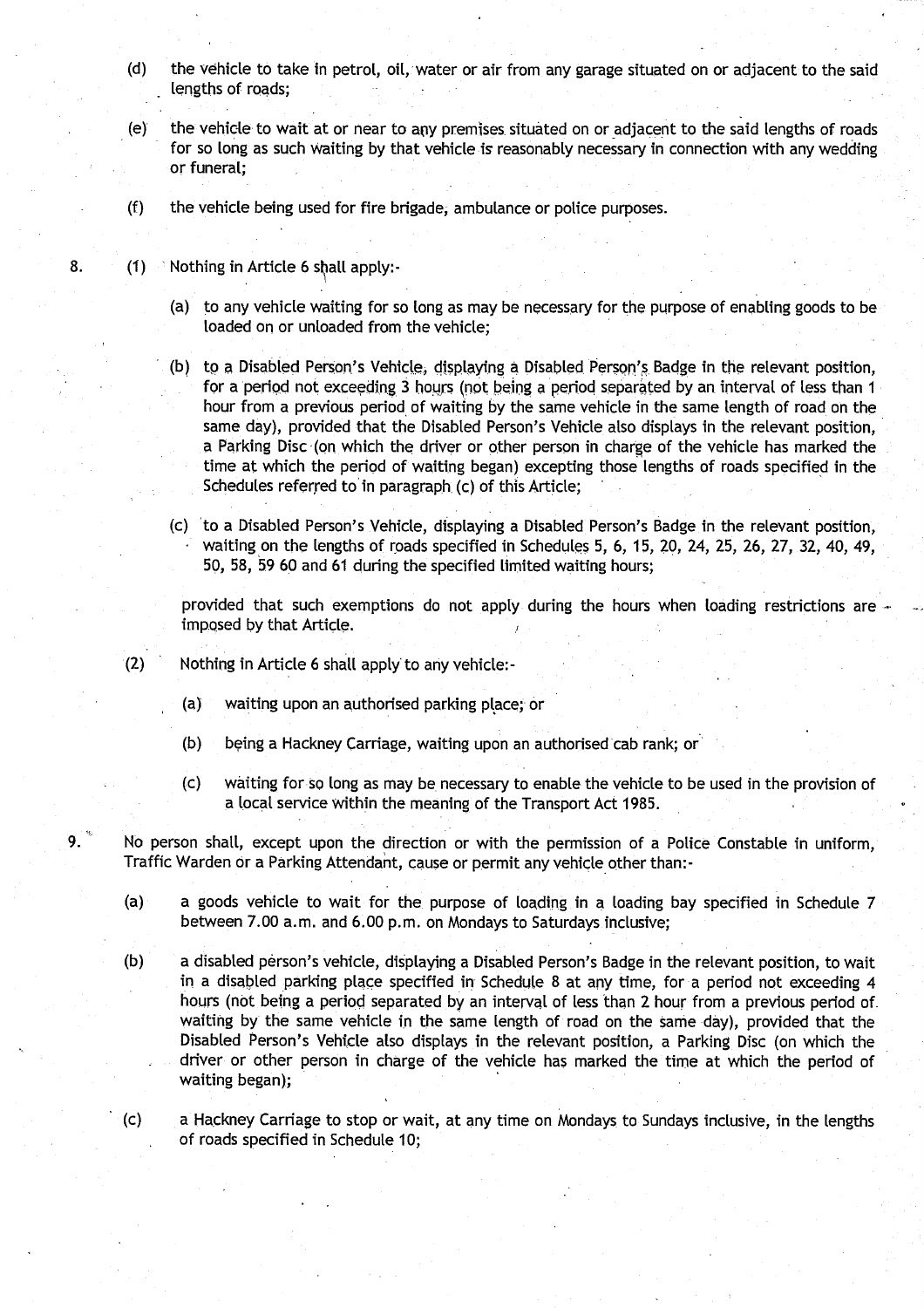- (d) a Hackney Carriage to stop or wait, between 11 .00 p.m . and 6.30 a.m. on Mondays to Sundays inclusive, in the lengths of roads specified in Schedule 11;
- (e) a goods vehicle to wait at any. time. for the purpose of loading in 'a loading bay specified in Schedule 19.
- 10. No person shalt, except upon the direction or with the permission of a Police Constable in uniform, Traffic Warden or a Parking Attendant, cause or permit any vehicle:-
	- (a) to stop between 8.00 a .m, and 5.00 p.m. on Mondays to Fridays on a School-Keep-Clear marking specified in Schedule 22;
	- (b) to wait, at any time on Mondays to Sundays inclusive in the lengths of roads specified in Schedule 107 other than vehicles displaying in the relevant position a valid Disabled Persons Badge;
	- (c) other than a bus tQ wait at any time on Mondays to Sundays inclusive, in a bus stop clearway as specified in Schedule 305;
	- (d) other than a bus to stop or wait, between  $7$  a.m. and  $7$  p.m. on Mondays to Sundays inclusive, in a bus stop clearway as specified in Schedule 400 ;
	- (e) other than a bus to wait at any time on Mondays to Sundays inclusive, in a bus stand as specified in Schedule 402:
	- (f) other than a bus to wait between 7.30 a .m . and 8.45 a.m. on Mondays to Sundays inclusive, in a bus stand as specified in Schedule 403.
- 11. Nothing in Article 10 shall apply to any vehicle waiting in the lengths of road referred to therein for so long as may be necessary to enable :
	- (a) the vehicle, if it cannot conveniently be used for such purpose in any other road, to be used in connection with the removal of any obstruction to traffic;
	- (b) the vehicle being used for fire brigade, ambulance or police purposes;
	- (c) the maintenance, improvement or reconstruction of the said lengths of roads ;
	- (d) . the. laying, erection, alteration or repair in or in land adjacent to the said lengths of roads of any sewer or of any main, pipe or apparatus for the supply of gas, water or electricity or of any telecommunications system;
	- (e) is required by law to stop;
	- $(f)$  is obliged to do so in order to avoid an accident
- 12 . Save as provided in Article 13, no person shall, except upon the direction or with the permission of a Police Constable in uniform, Traffic Warden or a Parking Attendant, cause or permit any vehicle to:-
	- (a) wait between 7.45 a.m. and 9.15 a.m. and between 4.30 p.m. and 6.30 p.m. on Mondays to Saturdays inclusive in the lengths of roads specified in Schedule 300;
	- (b) wait between 7.45 a.m. and 9.15 a.m. and between 4.30 p.m . and 6.30 p.m. on Mondays to Fridays inclusive in the lengths of roads specified in Schedule 301;
	- (c) wait at any time on Mondays to Sundays inclusive in the lengths of roads specified in Schedule **303;**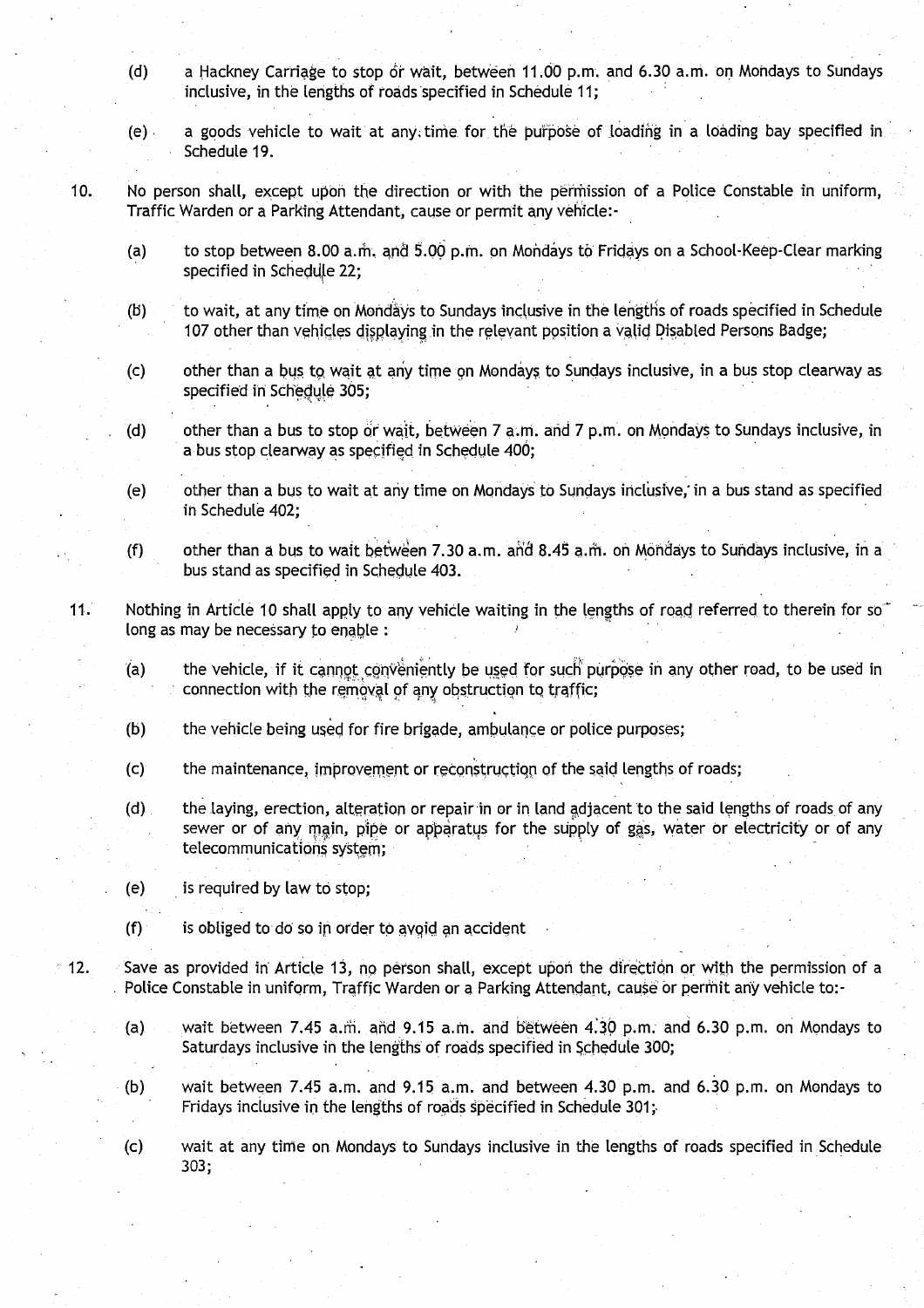- **(d) wait between 7.30 a.m . to 9 .30 a**. **m. and between 3** . **30 p .m . and 6**.**30 p.m** . **on Mondays to Saturdays inclusive in**. **the Lengths of roads specified in Schedule 304.**
- **<sup>13</sup> . (1) Nothing in Article 12 shalt apply to any vehicle waiting in the lengths of roads referred to therein for so long as it may be necessa**ry **to enable:**
	- **a) the vehicle**, **if it cannot conveniently be used for such purpose in any other road, to be used in connection with the removal**. **of any obstruction to traffic ;**
	- **b) the vehicle to be used for the purpose of delivering or collecting postal packages as defined in Qection 87 of the Post Office Act 1953 ;**
	- **c) the vehicle being used for fire brigade**, **ambulance or police purposes;**
	- **d) the maintenance, improvement or reconstruction of the said Lengths of roads ;**
	- **e)** the laying, erection, alteration or repair in or in land adjacent to the said lengths of **roads of any sewer or of any main**, **pipe or apparatus for the supply of gas, water or electricity or of any**, **telecommunications system;**

**f) the vehicle**, **if it cannot conveniently be used in any other road** , **to be used in connection with any building operation or demolition .**

**(2) Nothing in Article 12 shall apply to any vehicle waiting in any of roads or lengths of roads ' referred to therein when the person in control of the vehicle :-**

- **(a) is required by law to stop;**
- **(b) is obliged to do so in order to avoid an** , **accident; or**
- **(c) is prevented from proceeding by, circumstances outside his control and it is not reasonably practicable for him** to drive **or move the** • **vehicle to a place not on any main carriageway of a road specified in Schedules 300, 301** , **302, 303 and 304.**

#### **PART II i AUTHORISATION AND USE OF PARKING PLACES**

- **14. (1) The lengths of roads specified in Schedules 49, 61, 99, 100, 101, 104, 105 and 106**, **are authorised to be used as parking places for the parking during the permitted hours and in such positions as are specified in the said Schedules, of a vehicle displaying in the relevant position a valid - Residents Parking Permit issued by the Council .**
	- **(2) The lengths of roads specified in Schedules 105 . and 108 are autho**ri**sed to be used as parking places for the parking during the permitted hours and in such positions as are specified in the .said Schedules**, **of a vehicle displaying in the relevant position a valid Business Parking Permit issued by the, Council .**
	- **(3) -The lengths of roads specified in Schedule 102 . are authorised to be used as parking places for the parking during the permitted hours and in such positions as are specified in the said Schedules, of a vehicle displaying in the relevant position a valid Doctors Parking Permit issued by the Council .**
	- **(4) The lengths of roads specified in Schedules 109 and 111 are authorised to be used as parking places for the parking during the permitted hours and** -**in such positions as are specified in the said Schedules**, **of a vehicle displaying in the relevant position a valid** Parking **Permit issued by the Council.**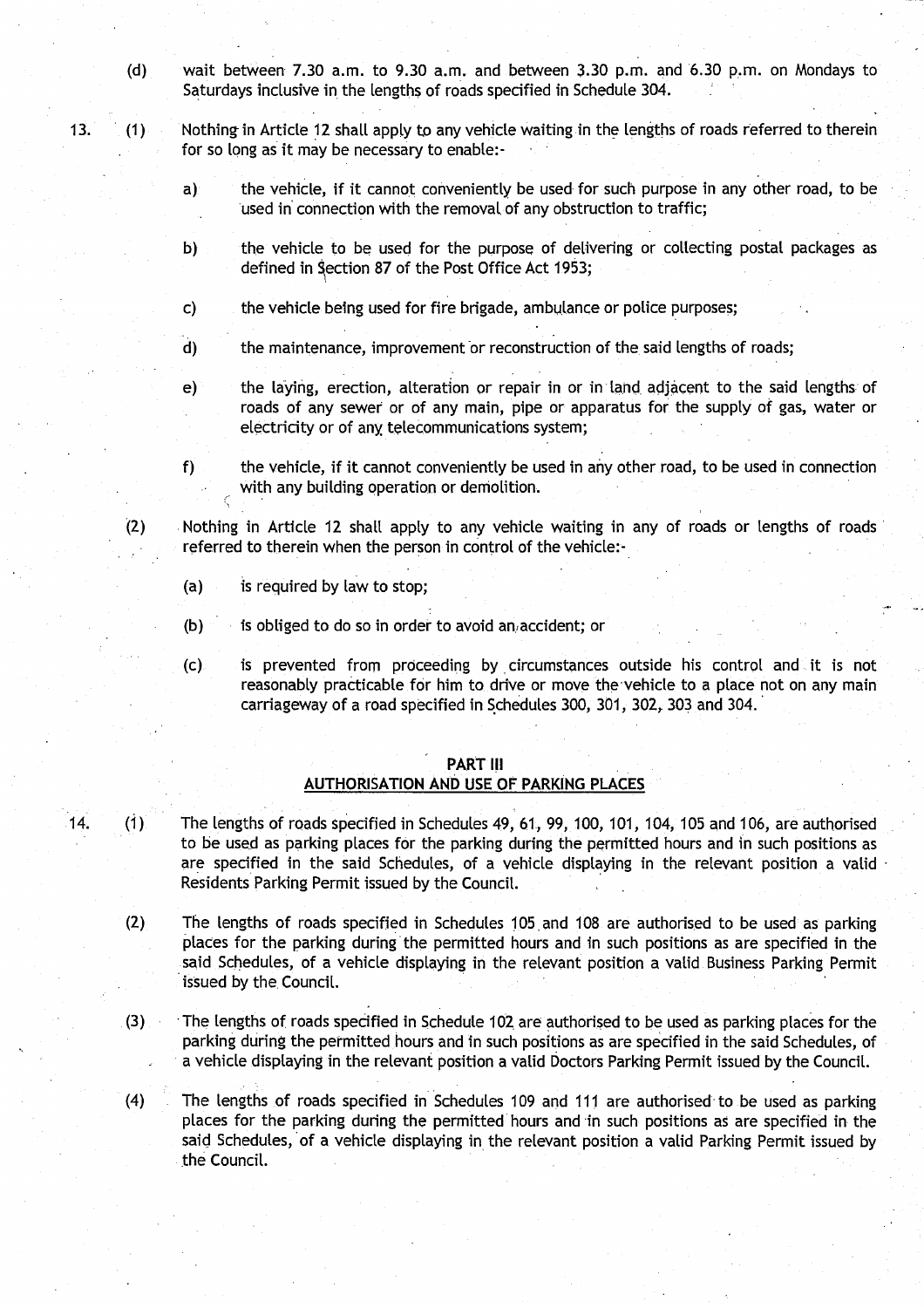- (5) Nothing in paragraphs (1), (2), (3) and (4) of this Article shalt restrict the power of the Council to close a parking place.
- 15. Where in the Schedules a parking place is described as available for vehicles of a specific class or in a specified position, the driver of a vehicle shall not permit it to wait in the parking place unless it:-
	- (a) is of the specified class; or as the case may be -
	- (b) is in the specified position;
	- (c) displays a valid parking permit issued by-the Council.
- 16. A driver of a vehicle shall not use a parking place:-
	- (a) so as to unreasonably prevent access to any premises adjoining the road, or the use of the road by any other person, or so as to be a nuisance;
	- (b) when a Police Constable in uniform, Traffic Warden or a parking attendant or a person authorised by the Council has closed the parking place.
- 17. The driver of a motor vehicle using a parking place shall stop the engine as soon as the vehicle is in position in the parking place and shall not start the engine except when about to change the position of the vehicle in, or to depart from, that parking place ,
- 18. No person shall use a vehicle whilst it is in a parking place in connection with the sate of any article to persons in or near the parking place, or in connection with the selling or offering for hire of his skill or services.
- 19. When a vehicle is left in a parking place in contravention of the provisions of Articles- 15(b), a Police Constable in uniform, Traffic Warden or a parking attendant or a person authorised by the Council to do so may alter or cause to be altered the position of the vehicle so that its position shall comply with that provision.
- 20. Any person altering the position of a vehicle by virtue of Article 19 may do so in such manner as he'thinks necessary.
- 21. A Police Constable in uniform, Traffic Warden or a parking attendant or a person authorised by the Council, to do so may, in case of emergency, or in contravention of Article 16, remove or cause to be removed to any place he thinks fit any vehicle left in a parking place.
- 22. Any person removing or causing to be removed a vehicle from a parking place in accordance with Article 21 shall provide for the safe custody of the vehicle.

#### PART IV **PERMITS**

23. (1) Any resident or doctor, who is the owner of a vehicle of the following class, that is to say <sup>a</sup> passenger vehicle, a goods vehicle, a invalid carriage or a motorcycle may apply to the Council or an authorised agent for a permit for the parking of that vehicle in a parking place specified in paragraph (5) of this Article and any .such application shall be made on a form issued by and obtainable from the Council or authorised agent and shall include the particulars and information required by such form to be supplied.

(2) The Council or authorised agent may at any time require an applicant for a permit or a permit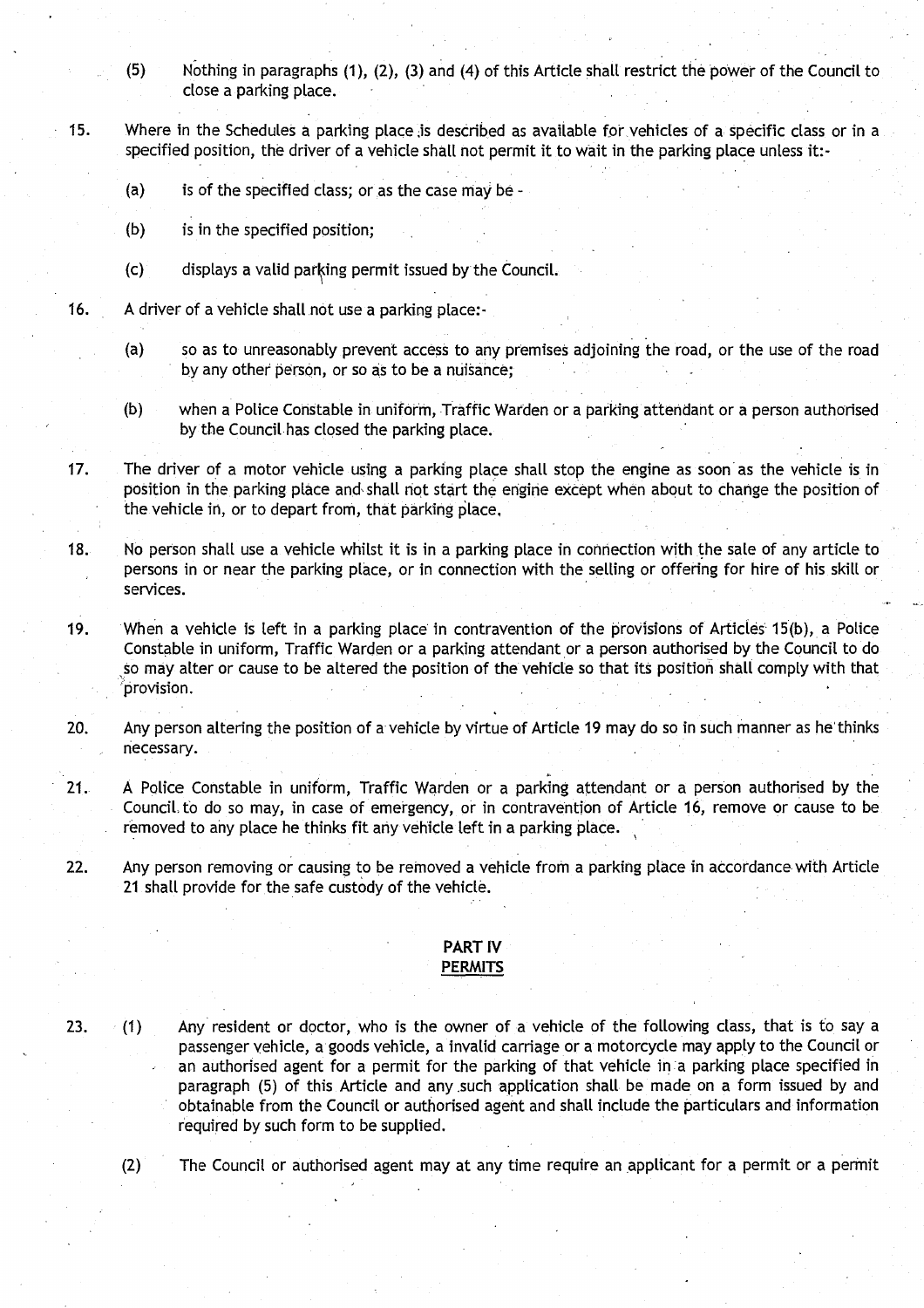holder to produce to an officer of the Council or authorised agent such evidence in respect of an application for a permit as they may reasonably require to verify the particulars or information given to them or to verify that the permit is valid.

- $(3)$  The Council or authorised agent upon being satisfied that the applicant is:
	- (a) a resident who is the owner of a vehicle of the class specified in paragraph (1) of this Article, shall issue to the applicant a Residents Parking Permit for the leaving during the permitted hours in a parking place of the vehicle to which such permit relates, by the owner or by any person using such vehicle with the consent of the owner (other than a person to whom such vehicle has been let for hire and reward);

(b) a Doctor, who is the owner of a vehicle of the class specified in paragraph (1) of this Article, shall issue to the applicant 1 Doctors Parking Permit for the leaving at any time in the Doctors Parking Place specified thereon such vehicles as they are satisfied are used by fully registered persons who are liable to be called of necessity to emergencies away from the surgery or consulting room shown on the application to the extent that the need for special parking arrangements is justified and to whom no suitable alternative parking facility is available Within a reasonable distance .

 $(4)$  A resident shall not be entitled to be in possession of more than one permit at any one occasion.

(55) (a) a Residents Parking Permit shall only be a valid for use in a parking place specified in Schedules 49, 61, 99, 100, 101, 104, 105, 106, 109 and 111 ;

- (b) a Doctors Parking Permit shall only be valid for use in a parking place specified in Schedule 102.
- 24. Notwithstanding the provisions contained in Article 23 the Council may also grant permits to such other persons as they may think fit.
- 25. (1) A permit holder (whether of a Residents or Doctors Parking Permit), may surrender such permit to the. Council or authorised agent at any time and 'shall surrender such permit to the Council or authorised agent on the occurrence of any one of the events set out in paragraph (3) of this Article.
	- (2) The Council or authorised agent may, by notice in writing served on the permit holder at the address shown by that person on the application for the permit or at any other address believed to be that person's residence, withdraw a permit if it appears to the Council or authorised agent that any one of the events set out in paragraph (3) of this Article has occurred and the permit holder shall surrender the permit to the Council or authorised agent within 48 hours of the receipt of the aforementioned notice .
	- (3) The events referred to in the foregoing provisions of this Article are:-
		- $(a)$  the permit holder ceasing to be a resident;
		- (b) the permit holder ceasing to be the owner of the vehicle in respect of which the permit was issued;
		- (c) the vehicle in respect of which such permit was issued being adapted or used in such a manner that it is not a vehicle of the class specified in Article 23(1);
		- (d) the issue of a duplicate permit by the Council under the provisions of Article 28;
		- (e) the expiry of the period for which the permit was issued;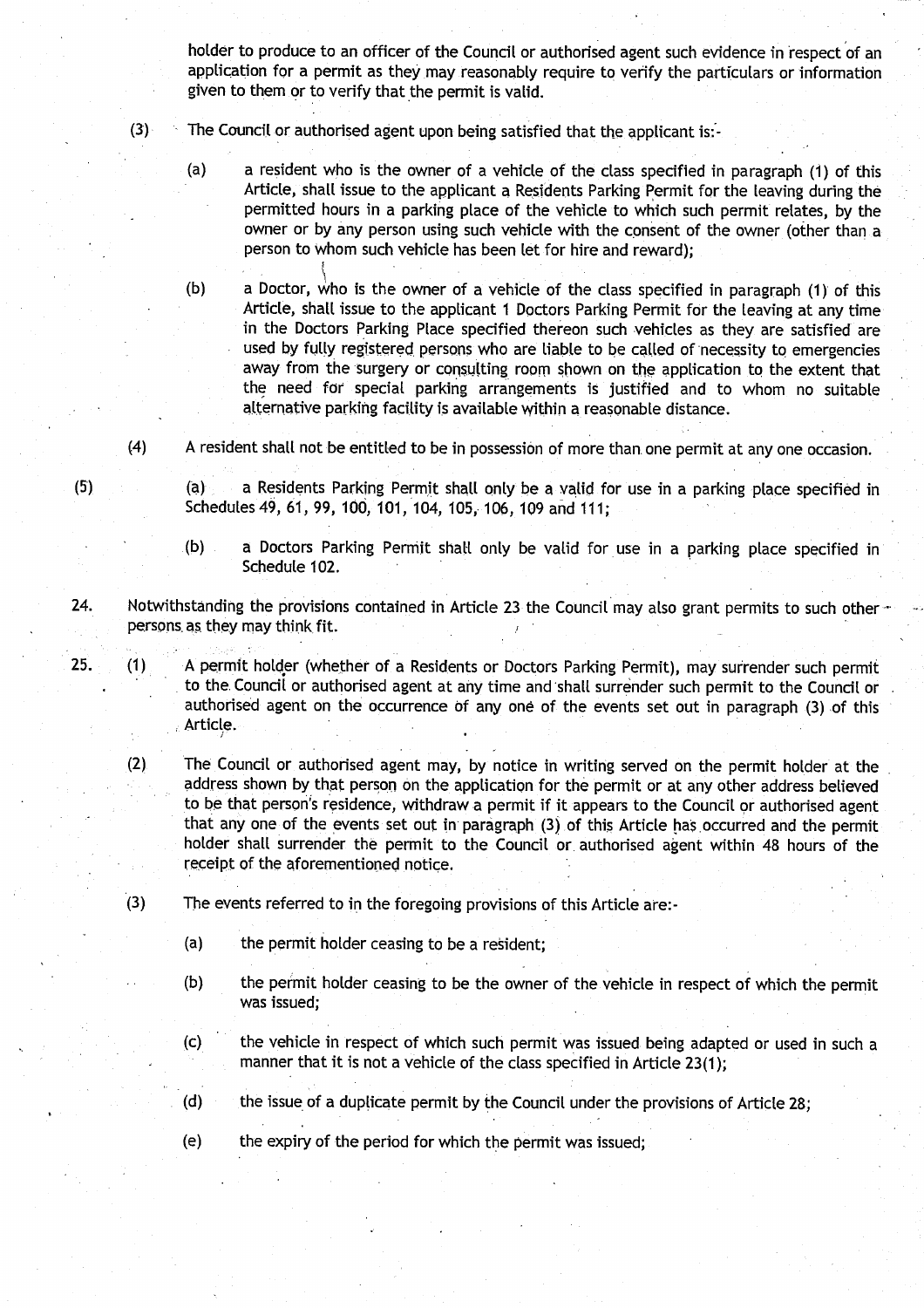- **(f) where a permit is issued to any person upon receipt of a cheque and the cheque is subsequently dishonoured** , **the permit shall cease to be of any** effect;
- **(g) in the case of a fully registered person holding a** Doctor's **Parking Permit :-**
	- **(i) the vehicle** or any vehicle **in respect of which the permit was issued ceasing to be used by a fully registered person who is liable to be called of-necessity to emergencies away from the surge**ry **or consulting room shown on the application** for the permit **to the extent that the need** for special **parking arrangements is justified;**
	- (ii) the revocation of the designation of the parking place in respect of which the **permit was issued .**
- **26. Without prejudice to the provisions of Article 25, a permit shall cease to be valid at the expiration of the period specified thereon :-**
	- **(a) which period**, **in the case of a Residents or Doctors Permit, shall not exceed a period of** twenty**three months from the end of the month during which it first became valid ;**

**or on the occurrence of any one of the events set out in paragraph** (**3) of A**rt**icle 25**, **whichever is the earlier.**

- 27. (1) A holder **of a Doctors Parking Permit,** '**may at any time apply to the Council or authorised agent for a permit issued to him to be amended so as to relate to any other vehicle** , **being a vehicle. which is used by a fully registered person who are liable to be called of necessity to emergencies away from the surge**ry **or consulting room shown on the** application **to the extent that the need .** for special parking arrangements can be justified.
	- **(2) Upon receipt**, **of an application pursuant to paragraph** (**1) of this Article and of the relevant permit**, **the Council or authorised agent may amend the permit accordingly** , **or to such extent as** they think fit, or at their discretion issue a revised permit, and if a revised permit is so issued, **the permit shall become invalid and shall be surrendered to the Council .**
- **28 . (1) If a permit is accidentally mutilated or defaced or the figures or particulars thereon have become illegible or the colour of the permit has become altered by fading or otherwise** , **the permit holder shall surrender it to the Council or authorised agent and apply to the Council or authorised agent for the issue to him of a duplicate permit**, **whereupon Council or authorised agent, shall issue a duplicate permit so marked and upon such issue the original permit shall become invalid .**
	- **(2) If a permit is lost or destroyed** , **the permit** holder may apply to the **Council or authorised agent for the issue to him of a duplicate permit and the Council or authorised agent upon being satisfied as to such loss or destruction, shall issue a duplicate permit so marked and upon such issue the permit shall become invalid.**
	- **(3) All the provisions of this Order shall apply to a duplicate permit to the same extent as they applied to the original permit.**
- **29. A permit shall be in writing and shall include the following particulars:-**
	- (a) the registration mark of the vehicle in respect of which the permit has been issued;
	- **(b) the period during which**, **subject to the provisions of Article 25, the permit shall remain valid ;**
	- **(c) an authentication that the permit has been issued by the Council ;**
	- (**d) a code indicating the parking area for which the permit is valid .**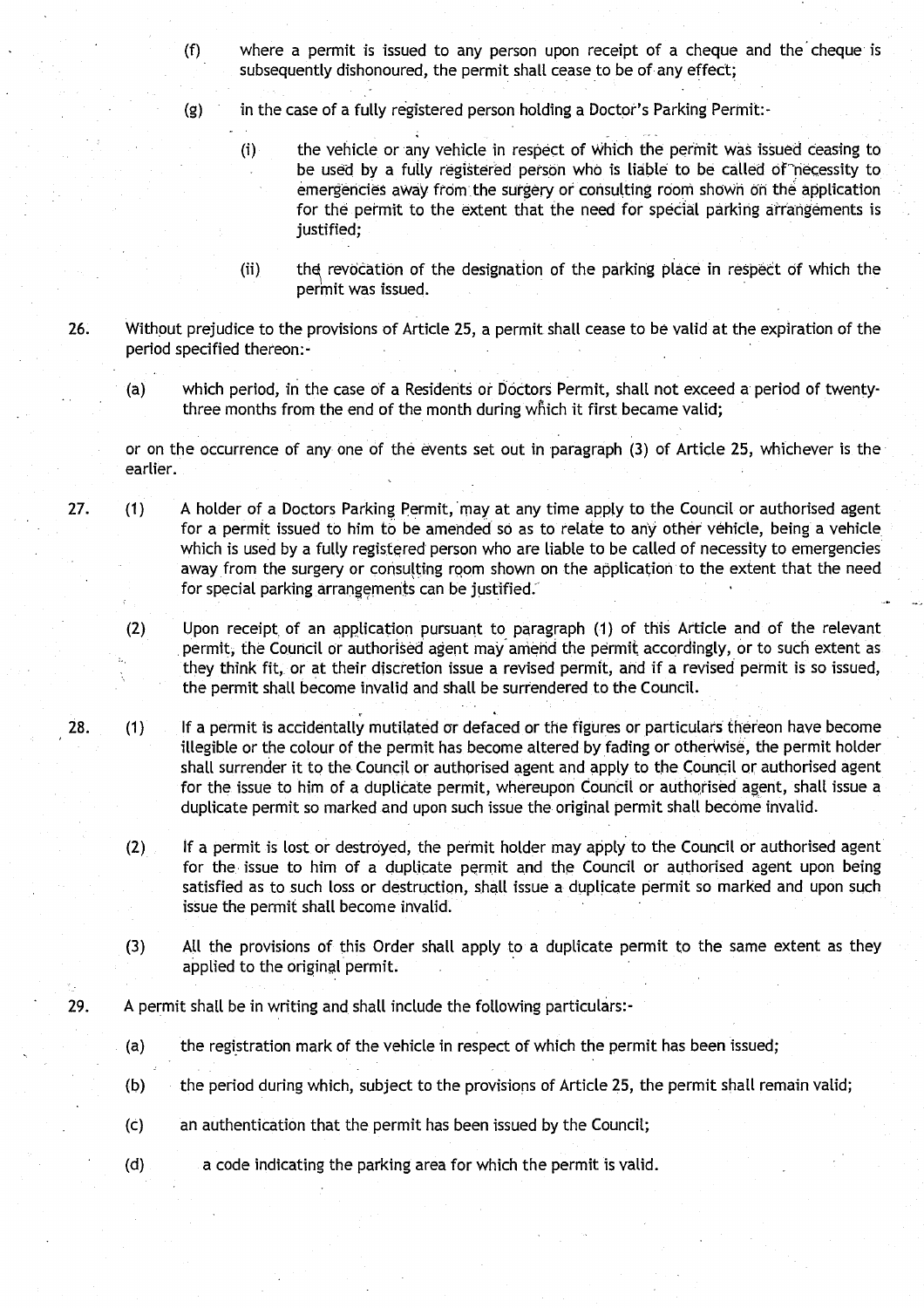- 30. At all times during which a vehicle is left in a parking place specified in Schedules 49 or 99 during the permitted hours, there shall be displayed in the relevant position a permit issued in respect of that vehicle valid for parking place.
- 31. When a permit has been displayed in accordance with the provisions of Article 30, or where a penalty charge notice has been attached to. the vehicle in accordance with Article 33(2), no person other than a Police Constable in uniform, Traffic Warden or a parking attendant shall remove such permit or notice from the vehicle unless authorised to do so by the driver of that vehicle .
- 32. Notwithstanding the foregoing provisions of this Order, the Council may at its discretion issue a discretionary Notice allowing a specific vehicle to wait in a• road or a parking place during the hours of operation of any restriction or prohibition to the contrary .

#### PART V CONTRAVENTION OF ORDER

- 33. (1). If a vehicle is left in a parking place during the permitted hours or in any road or length of road in contravention of any provision of this Order, a penalty charge shall be payable and/or the vehicle may be removed from that location.
	- (2) A separate penalty shall become chargeable in respect of each new calendar date .

(3) In the case of a vehicle in respect of which a penalty charge is payable, a penalty charge notice showing the information required by section 66(3) of the Road Traffic Act 1991 may then be issued by a parking attendant in uniform in accordance with section 66(1) of the said Act.

.(4) If a vehicle is left after a penalty charge has been incurred, a parking attendant in uniform or a person acting under his direction may attach to the vehicle' an immobilisation device and a notice in accordance with the requirements of section 69(1) and (2) of the Road Traffic Act 1991 and that vehicle shall only be released from the device on payment of the penalty charge, or as the case may be a reduced penalty charge, along with such release fee as may be required by the Council.

- ( **<sup>5</sup>** ) Where a parking attendant has removed or caused to be removed a vehicle in accordance with paragraph (1) of this Article:-
	- (a) he shall provide for the safe custody of the vehicle;
	- (b) the Council shall be entitled to recover from the person responsible such charges in respect of the removal, storage and disposal of the vehicle as it might prescribe from time to time;
		- (c) the provisions of the Road Traffic Regulation Act 1984 as amended shall apply to the disposal of any such vehicle removed by or on, behalf of the Council pursuant to this Article.

Nothing in paragraphs (4) and (5) of this Article shall apply in respect of a vehicle displaying in the relevant position a valid disabled person's badge issued by any local authority .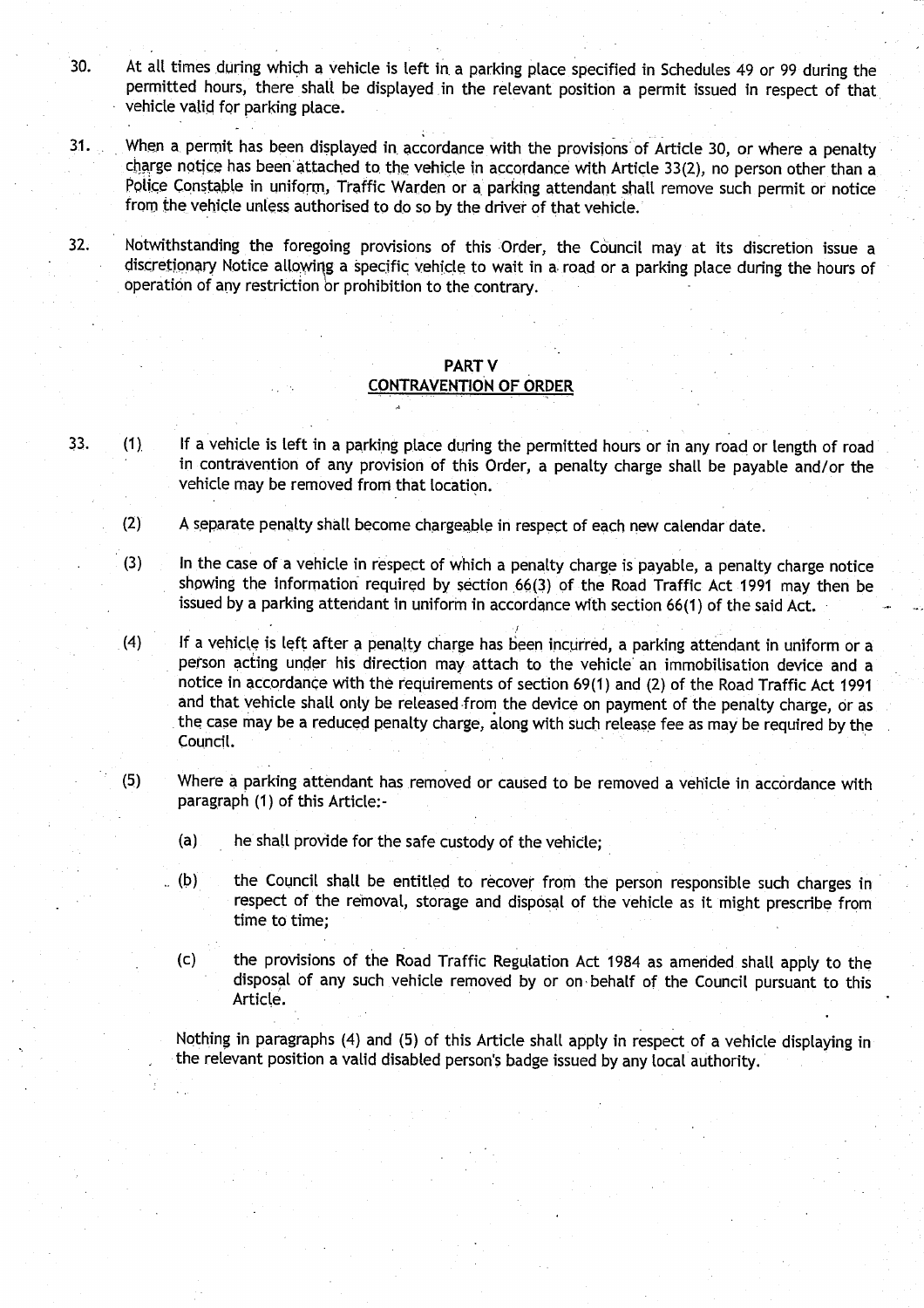#### PART VI **SUSPENSION S**

34. The following items contained within the Borough of Reading (Chatham Zone F)(Special Parking Area) Waiting Restrictions and Parking Places) Revision No. 1 Order 2003 shall be suspended.

| Schedule 4 |                                 |         | Schedule 25                       |
|------------|---------------------------------|---------|-----------------------------------|
| 33         | George Street, West Side        | 138     | Battle Street, South Side         |
| 43         | Malthouse Lane, West Side       | 139     | Bedford Road, West Side           |
| 49         | Stanley Street, North Side.     | 140     | Bedford Road, East Side           |
| 87         | Weldale Street, South-West Side | 141     | Bedford Road, East Side           |
| 88         | Weldale Street, North Side      | 142     | George Street, East Side          |
| 10         | Cambridge Street, North Side    | 147     | George Street, East Side          |
| 14         | Cannon Street, North Side       | 151     | Great Knollys Street, North Side  |
| 90         | Cannon Street, South Side       | 143     | James Street, North Side          |
| 23         | Little Street, West Side        | $145 -$ | Malthouse Lane, West Side         |
| 25         | Little Street, East Side        | 144     | <b>Stanley Grove, North Side</b>  |
| 26         | Mason Street, North Side        | 146     | <b>Stanley Street, North Side</b> |
| 27         | Mason Street, North Side        | 154     | Cambridge Street, South Side      |
| 28         | Mason Street, South Side        | $-155$  | Cannon Street, South Side         |
| 45         | Mason Street, North Side        | 156     | Gower Street, West Side           |
| 46         | Mason Street, South Side        | 157     | Hart Street, North Side           |
|            |                                 | .       | 1966 - Charles March Chair        |

| -97 | Battle Street, North Side |
|-----|---------------------------|
| -99 | Battle Street, South Side |

THE COMMON SEAL of the READING BOROUGH COUNCIL was hereunto affixed this 25<sup>"</sup> day of February 2004<br>in the presence of:-THE COMMON SEAL of the READING<br>BOROUGH COUNCIL was hereunto<br>affixed this 25 day of February 2004<br>in the presence of:-<br>by the presence of:-

| Minute     | <b>Min 26</b><br>Cab. 1.12.03 |
|------------|-------------------------------|
| Originator | ΡR                            |
| Seal No.   | m                             |
| Checked    |                               |

#### **Schedule 25**

| 33 | George Street, West Side          | 138     | Battle Street, South Side         |
|----|-----------------------------------|---------|-----------------------------------|
| 43 | Malthouse Lane, West Side         | 139     | Bedford Road, West Side           |
| 49 | <b>Stanley Street, North Side</b> | 140     | Bedford Road, East Side           |
| 87 | Weldale Street, South-West Side   | 141     | Bedford Road, East Side           |
| 88 | Weldale Street, North Side        | 142     | George Street, East Side          |
| 10 | Cambridge Street, North Side      | 147     | George Street, East Side          |
| 14 | Cannon Street, North Side         | 151     | Great Knollys Street, North Side  |
| 90 | Cannon Street, South Side         | 143     | James Street, North Side          |
| 23 | Little Street, West Side          | $145 -$ | Malthouse Lane, West Side         |
| 25 | Little Street, East Side          | 144     | Stanley Grove, North Side         |
| 26 | Mason Street, North Side          | 146     | <b>Stanley Street, North Side</b> |
| 27 | Mason Street, North Side          | 154     | Cambridge Street, South Side      |
| 28 | Mason Street, South Side          | 155     | Cannon Street, South Side         |
| 45 | Mason Street, North Side          | 156     | Gower Street, West Side           |
| 46 | Mason Street, South Side          | 157     | Hart Street, North Side           |
|    |                                   | 158     | Little Street, East Side          |
|    | Schedule 14                       | 159     | Mason Street, North Side          |
|    |                                   |         |                                   |

#### Schedule 99

168 Battle Street; South Side

- **Schedule 23** 180 George Street, West Side
- 126 Battle Street, North Side<br>189 James Street, North Side<br>190 Malthouse Lane, West Sid
	- 190 Malthouse Lane, West Side<br>191 Stanley Grove, North Side
	- Stanley Grove, North Side 193 Stanley Street, North Side
	- 194 Stanley Street, North Side
	- 199 Cannon Street, South Side
	- 203 Hart Street, North Side
	- 206 Little Street, East Side
	-
	- 208 Mason Street, North Side<br>209 Mason Street, South Side Mason Street, South Side
		-

Authorised Signatory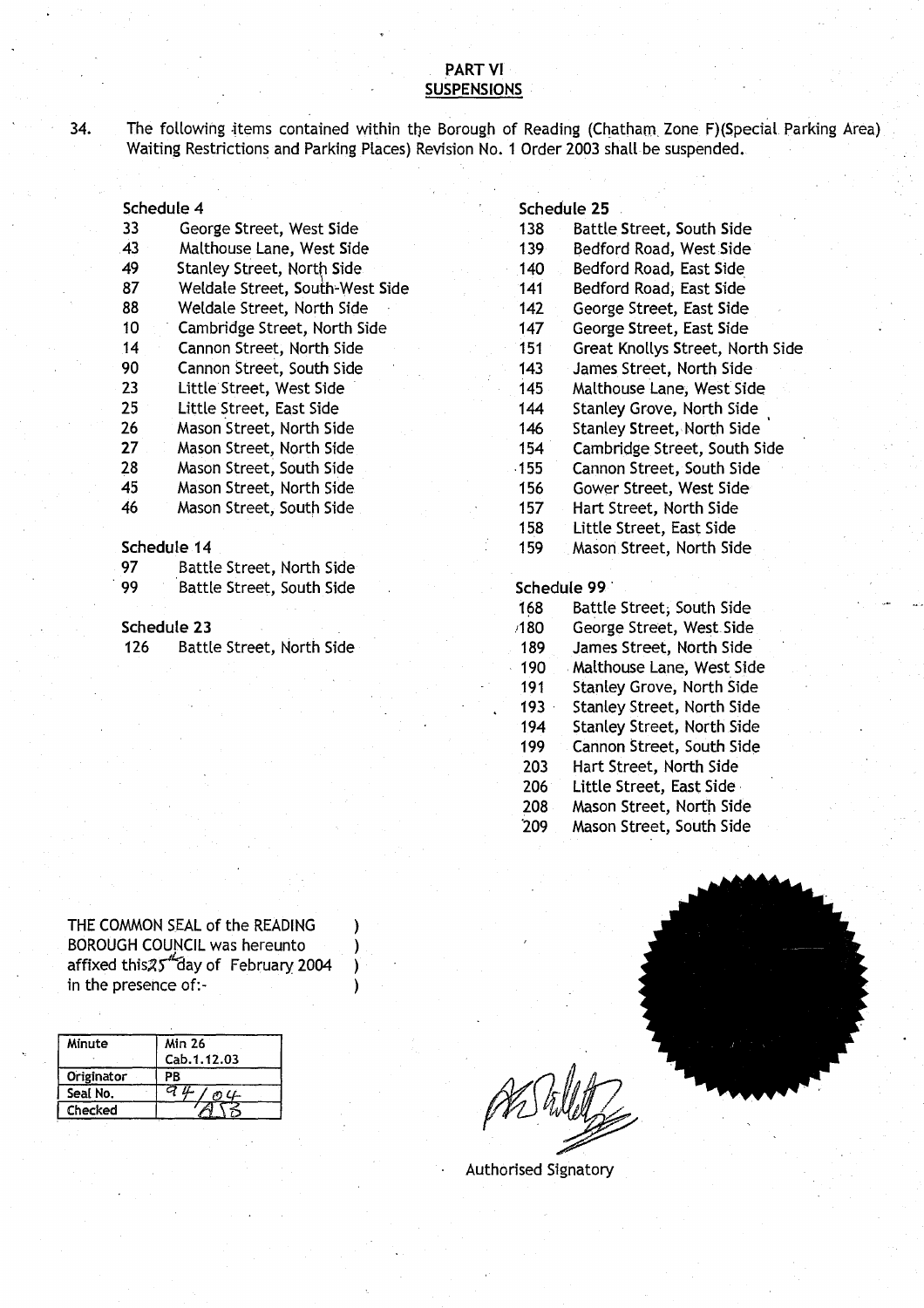#### **LIST OF SCHEDULES**

- **4** No Waiting At Any Time
- **14 No Wafting At Any Time/No Loading or Unloading 8.15am to 9.15am and 4 .00pm to 6.15pm**
- **23 No Waiting Monday to Saturday 8.00am to 6.30pm**
- **49 Shared User Residents** ' **Permit Holders Only (Monday to Sunday** , **24 hrs) or 2 hrs Limited Waiting No return Within 2 hrs, Monday to Friday 9 .00am to 5.30pm**
- **99 Residents**' **Permit Holders Only (Monday to Sunday 24 hrs)**
- **499 Address for the issue of Residents and Business Parking Permits**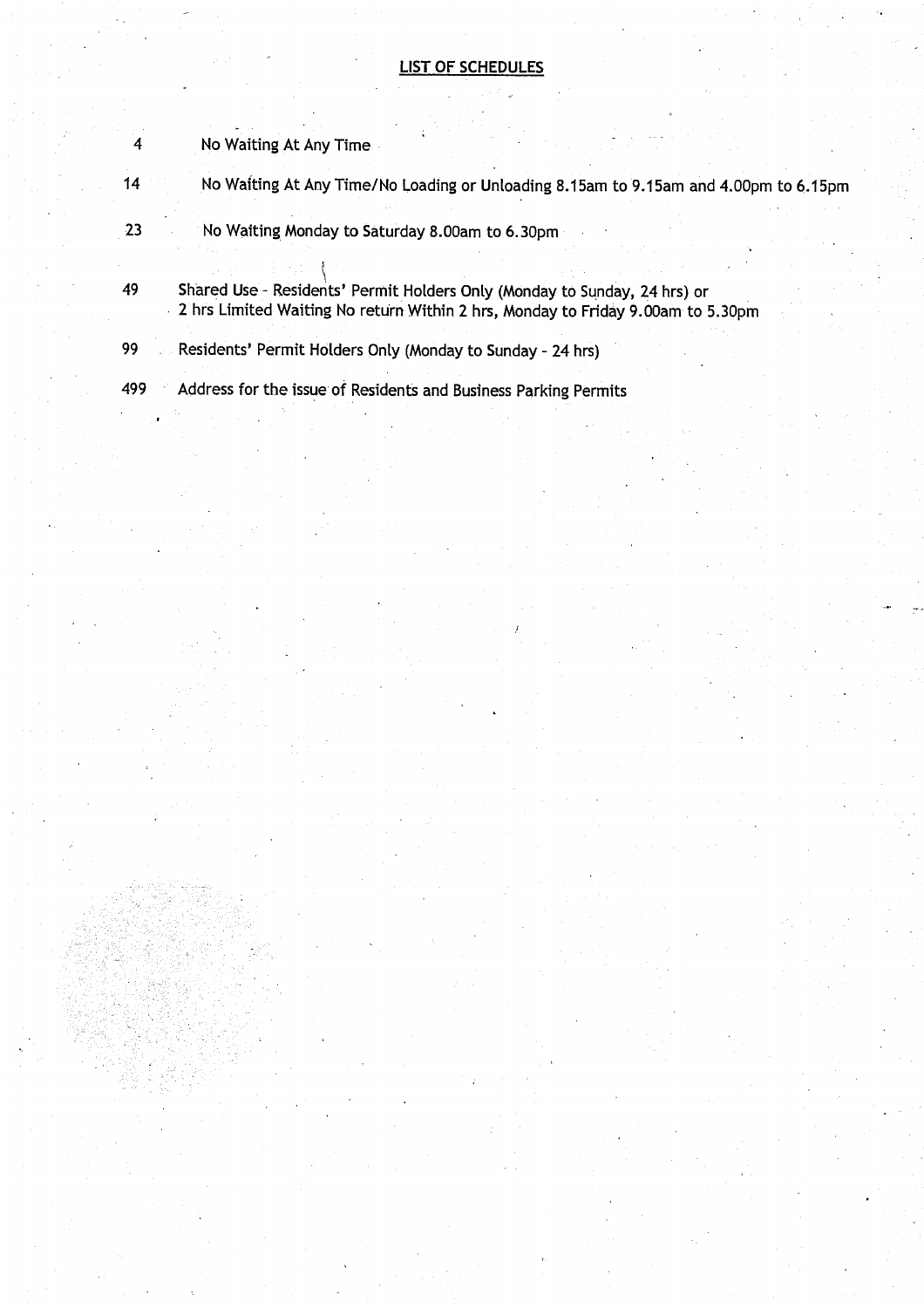# <u>SCHEDULE 4</u> No Waiting At Any Time

| 1.  | Battle Street, North Side<br>From a point 15 metres east of its junction with Derby Street to a point 22 metres east of that junction.                                  |
|-----|-------------------------------------------------------------------------------------------------------------------------------------------------------------------------|
| 2.  | George Street, West Side<br>From a point 100 metres north of its junction with Cambridge Street to its junction with the north end.                                     |
| 3.  | Malthouse Lane, West Side<br>From its junction with Charles Street to a point 10 metres south of that junction.                                                         |
| 4.  | <b>Stanley Street, North Side</b><br>From its junction with George Street to a point 10 metres east of that junction.                                                   |
| 5.  | Weldale Street, North Side<br>From its junction with Caroline Street to a point 4 metres east of that junction.                                                         |
| 6.  | Weldale Street, North Side<br>From a point 12 metres east of its junction with Caroline Street to a point 11 metres east of its junction<br>with North Street.          |
| 7.  | Weldale Street, South Side<br>From its junction with Caroline Street to a point 4 metres east of that junction.                                                         |
| 8.  | Weldale Street, South Side<br>From a point 12 metres east of its junction with Caroline Street to a point 195 metres south-west of its<br>junction with Caversham Road. |
|     | <b>SCHEDULE 14</b><br>No Waiting At Any Time / No Loading<br>8.15am to 9.15am and 4.00pm to 6.15pm                                                                      |
| 9.1 | Battle Street, North Side<br>From its junction with Bedford Road to a point 33 metres west of that junction.                                                            |
| 10. | <b>Battle Street, South Side</b><br>From its junction with Bedford Road to a point 9 metres west of that junction.                                                      |
| 11. | Cambridge Street, North Side<br>From its junction with George Street to a point 9 metres west of that junction.                                                         |
| 12. | Cambridge Street, North Side<br>From a point 21 metres west of its junction with George Street to a point 30 metres west of that<br>junction.                           |
| 13. | Cannon Street, South Side<br>From its junction with Gower Street to a point 5 metres east of that junction.                                                             |
| 14. | Little Street, East Side<br>From its junction with Mason Street to a point 8 metres north of that junction.                                                             |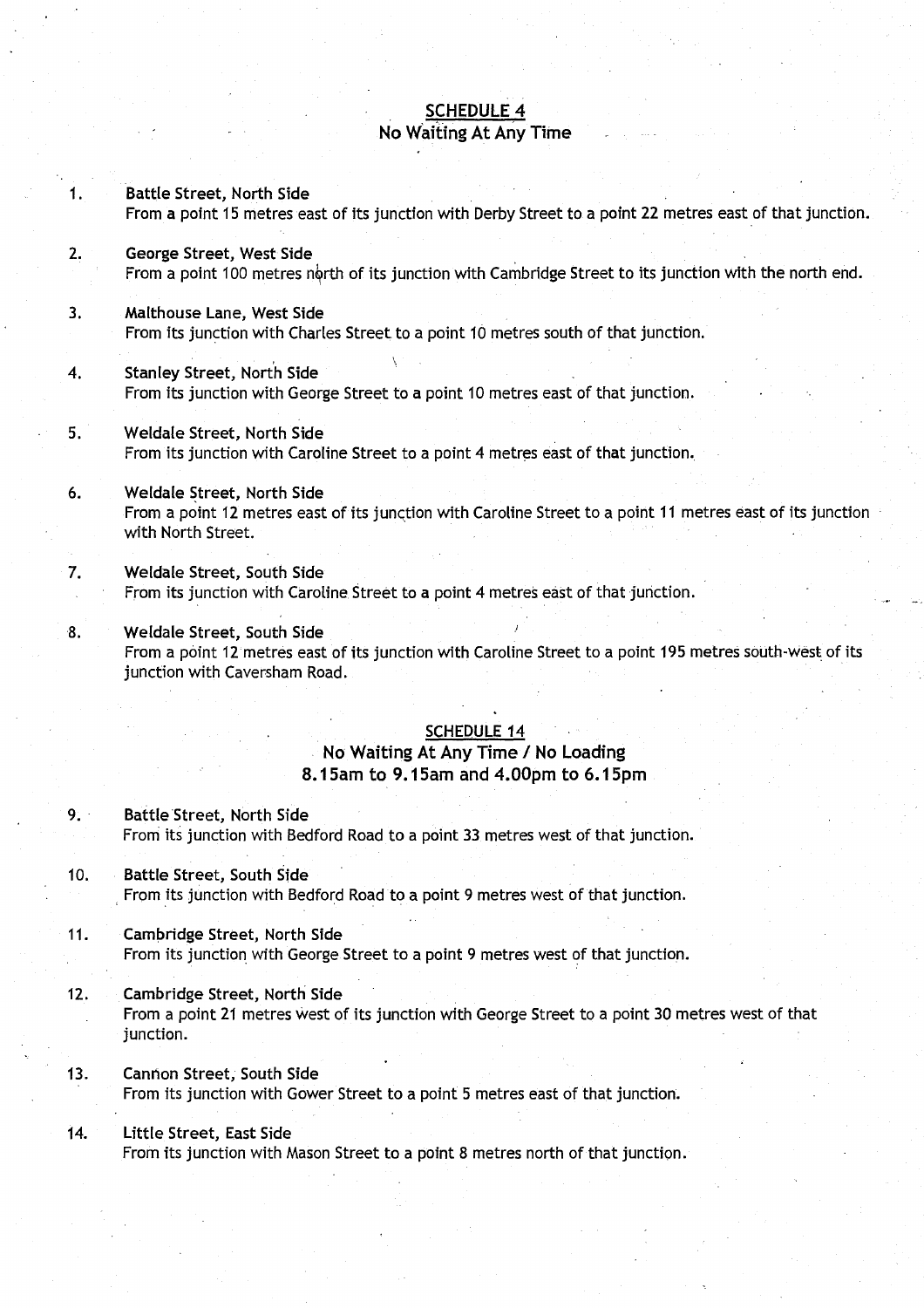**15. Little Street**, **East Side**

From its junction with Cambridge Street to a point 9 metres south of that junction .

**16. Mason Street, North Side .** From its junction with George Street to a point 35 metres west of that junction.

# **17. Mason Street, South Side**

From its junction with George Street to a point 11 metres west of that junction.

**18 . Mason Street, South Side**

From a point 25 metres west of its junction with George Street to a point 39 metres west of that junction.

. . .. .. .. . .. ..

### **SCHEDULE 2 3**

#### **No .Waiting** Monday to Saturday **8.00am to 6.30pm**

## **19. Battle Street**, **North Side**

From a point 33 metres **east** of its junction with Derby Street to a point 25 metres west of its junction with Bedford Road.

#### SCHEDULE 49

## **Shared Use**

# **(A) Residents**' **Permit Holders** Only - (Monday **to Sunday**, 24 Hours)

**OR**

# **(B) 2 Hours Limited Waiting No** Return Within . **2 Hours**., Monday to Frida y **9 .OOam to 5 .30pm**

**20. Battle**' **Street**, **South Side**

From a point 9 metres west of its junction with Bedford Road to a point 38 metres west of that junction.

#### **21. . Bedford Road**, **West Side**

From a point 10 metres south of its junction with Great Knollys Street to a point 7 metres north of its junction with Stanley Street.

## 22. Bedford **Road**, **East Side**

From a point 7 metres north of its junction with Charles Street to a point 6 metres south of its junction with William Street.

# 23. Bedford **Road**, **East Side**

From a point 5 metres south of its junction with Charles Street to a point 25 metres south of that junction.

### 24. George **Street**, **East. Side**

From a point 7 metres north of its junction with Great Knollys Street to a point 66 metres north of that junction.

#### **25 . George Street**, **East Side**

From a point 5 metres north of its junction with Battle Street to a point 26 metres north of that junction.

# **26. Great Knollys Street**, **North Side**

From a point 10 metres east of its junction with Hodsoll Road to a point 108 metres east of that junction.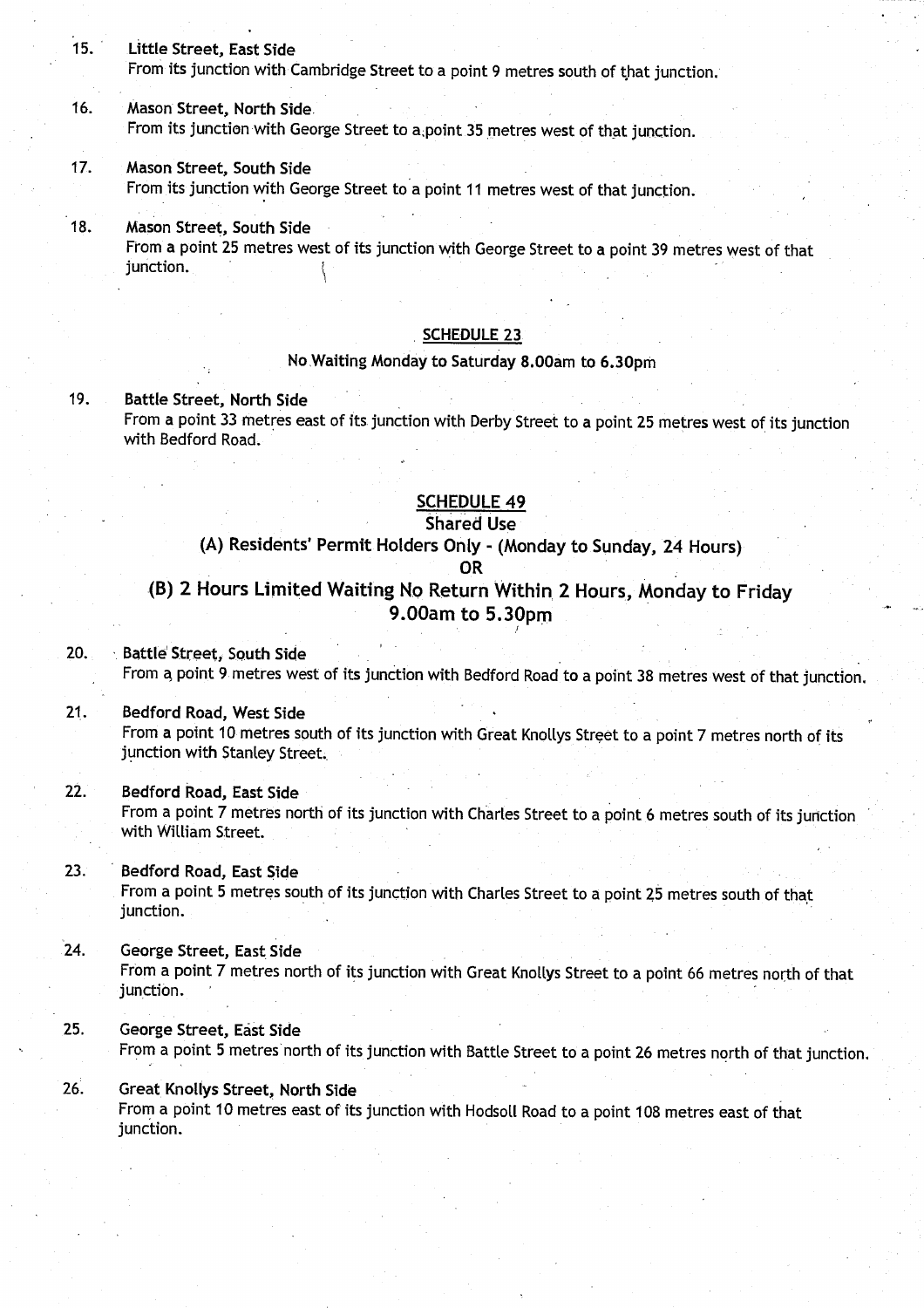#### **27. Malthouse Lane, West Side**

From a point 10 metres south of its junction with Charles Street to a point 27 metres south of that **junction .**

- **28. Malthouse Lane, West Side** From a point 34 metres south of its junction with Charles Street to a point 60 metres south of that junction.
- **29. Stanley Grove**, **No**rt**h Side** From a point 13 metres west of its junction with George Street to a point 77 metres west of that junction.
- **30.** Cambridge Street, South Side From a point 14 metres west of its junction with George Street to a point 44 metres west of that junction.
- **<sup>31</sup> . Gawer Street**, **West Side** From a point 16 metres north of its junction with Oxford. Road to a point 49 metres north of that junction.
- **32 . Mason Street**, **South Side** From a point 11 metres west of its junction with George Street to a point 25 metres west of that junction.

# **SCHEDULE 9 9**

**Residents**' **Permit Holders**. **Only (Monday to Sunday** - **24 Hours)**

- **<sup>33</sup> . Battle Street**, **North Side** From a point 22 metres east of its junction with Derby Street to a point 33 metres west of its junction with Bedford Road.
- **34. Battle Street**, **South Side** From a point 73 metres east of its junction with George Street to a point 96 metres east of that junction.
- **34. George Street, West Side** From a point 6 metres north of its junction with Cambridge Street to a point 100 metres north of that junction.
- **35 . James Street, North Side** From a point 6 metres east of its junction with George Street to a point 7 metres west of the junction with the east end.
- **36. Stanley Street, North Side** From a point 10 metres east of its junction with George Street to a point 6 metres west of its junction with Bedford Road.
- **37. Weldale Street, North .Side** From a point 4 metres east of its junction with Caroline Street to a point 12 metres east of that junction .
- **38. Weldale Street**, **South Side** .From a point 4 metres east of its junction with Caroline Street to a point 12 metres east of that junction .
- **<sup>39</sup> . Cambridge Street**, **North Side** From a point 9 metres west of its junction with George Street to a point 21 metres west of that junction .